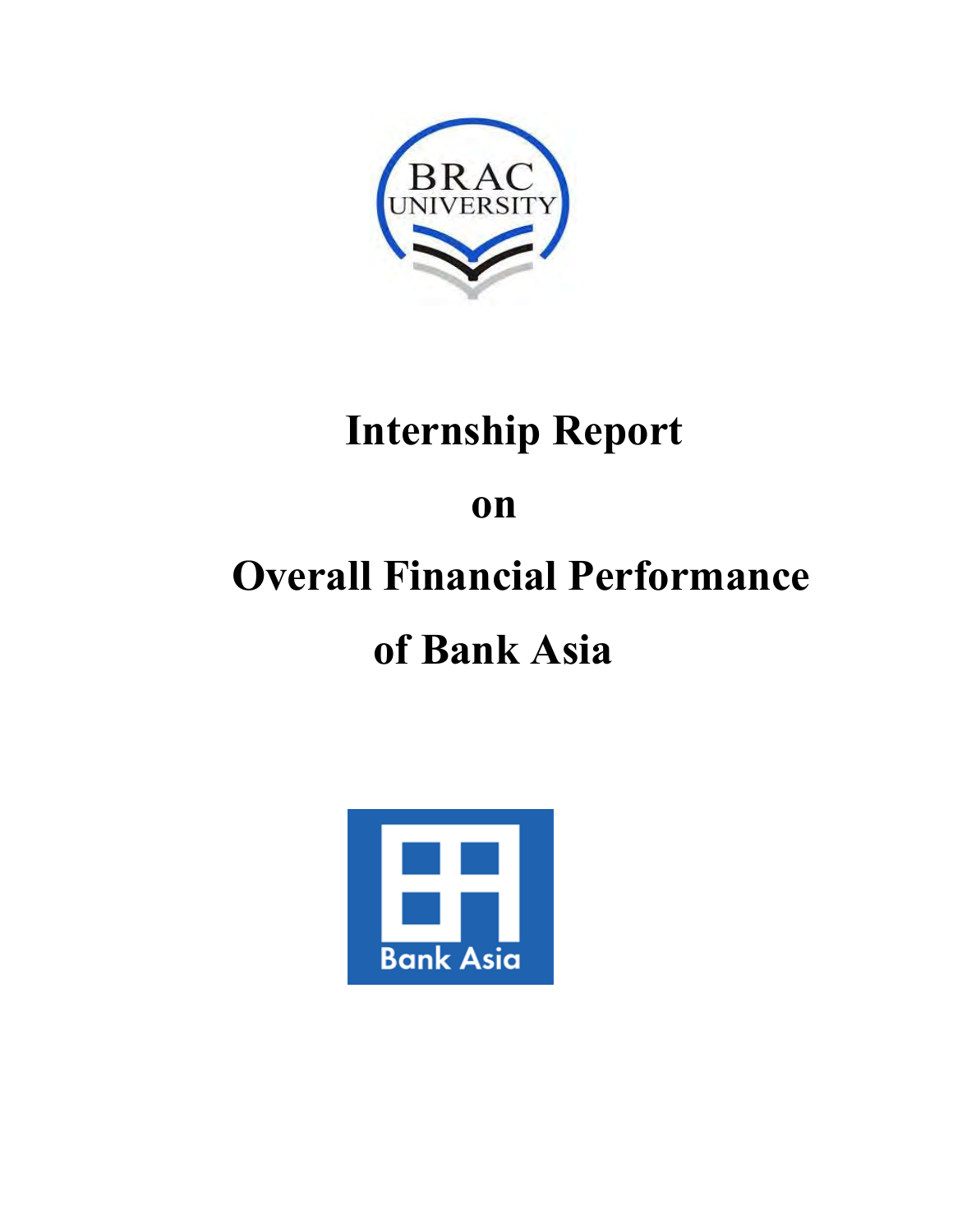#### **Letter of Transmittal**

July 19, 2017 Md. Tamzidul Islam Assistant Professor & Internship Coordinator BRAC Business School (BBS) BRAC University, Bangladesh

#### **Subject: Letter of Transmittal**

Dear Sir,

I am pleased to submit this internship report on **"Overall Financial Performance of Bank Asia".** I was assigned to work as an intern in general banking. I have tried my level best to fulfill my entire required task at office and tried to follow my supervisor's instructions while preparing this report. This gave me the opportunity to theoretical knowledge in practical field, which will help me in my future career.

It would be a profound pleasure for me if the report can serve its purpose. I would be available in any time to explain you any queries if feel necessary.

Thanking You

Sincerely Yours

———————

Sarah Haq ID: 14364020 MBA (HRM) BRAC Business School BRAC University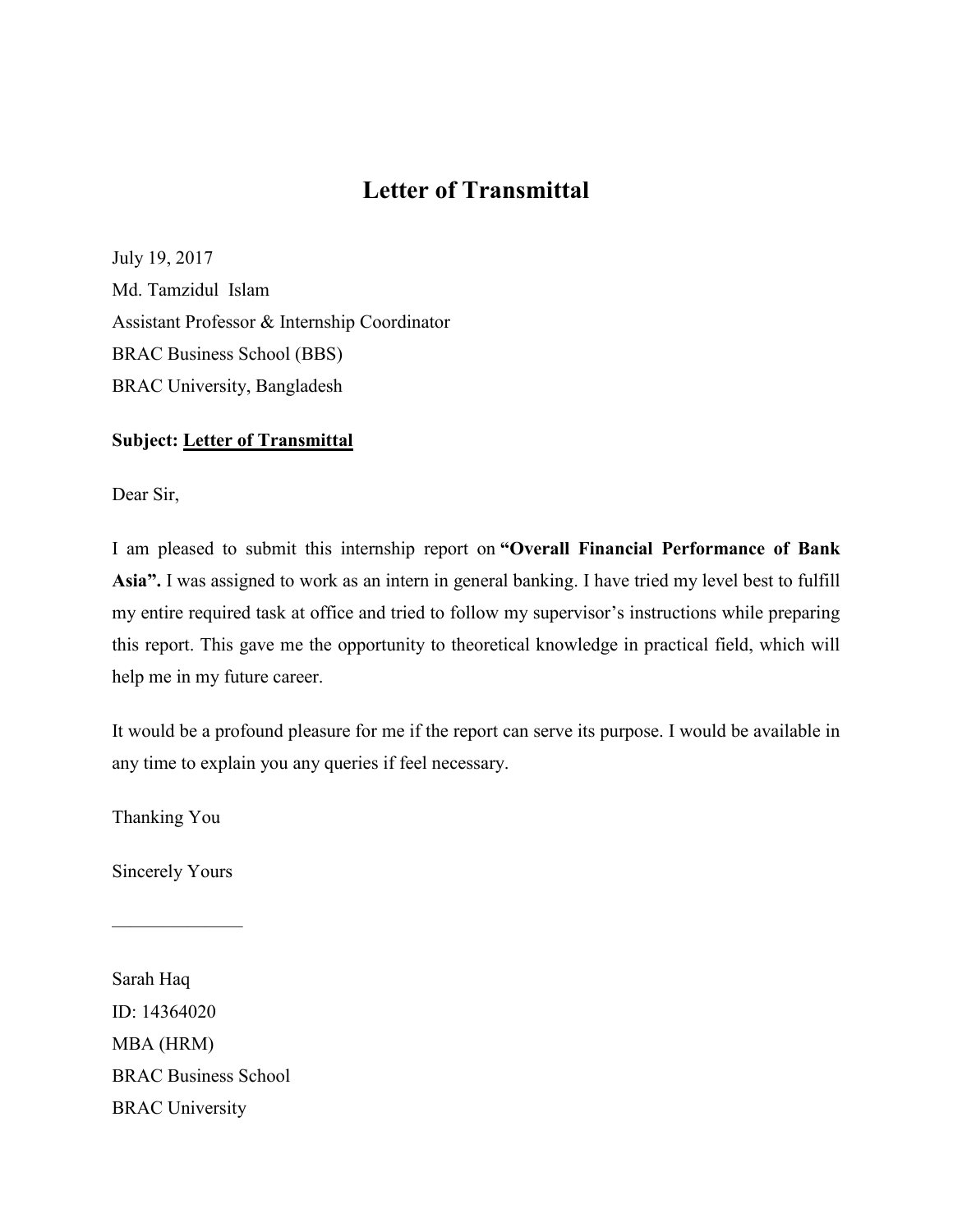#### **Supervisor's Certificate**

This is to certify that the internship report on **"Overall Financial Performance of Bank Asia"**  is an original work by Sarah Haq, ID- 14364020; major in HRM, MBA Program, BRAC University. She accomplished this Internship Report under my supervision. So, she is directed to present this report for the partial requirement of the fulfillment of MBA program from BRAC Business School at BRAC University. The report has been prepared under my direction and I wish him every success in his future life.

…………………………… Signature of the Supervisor

Md. Tamzidul Islam Assistant Professor & Internship Coordinator BRAC Business School BRAC University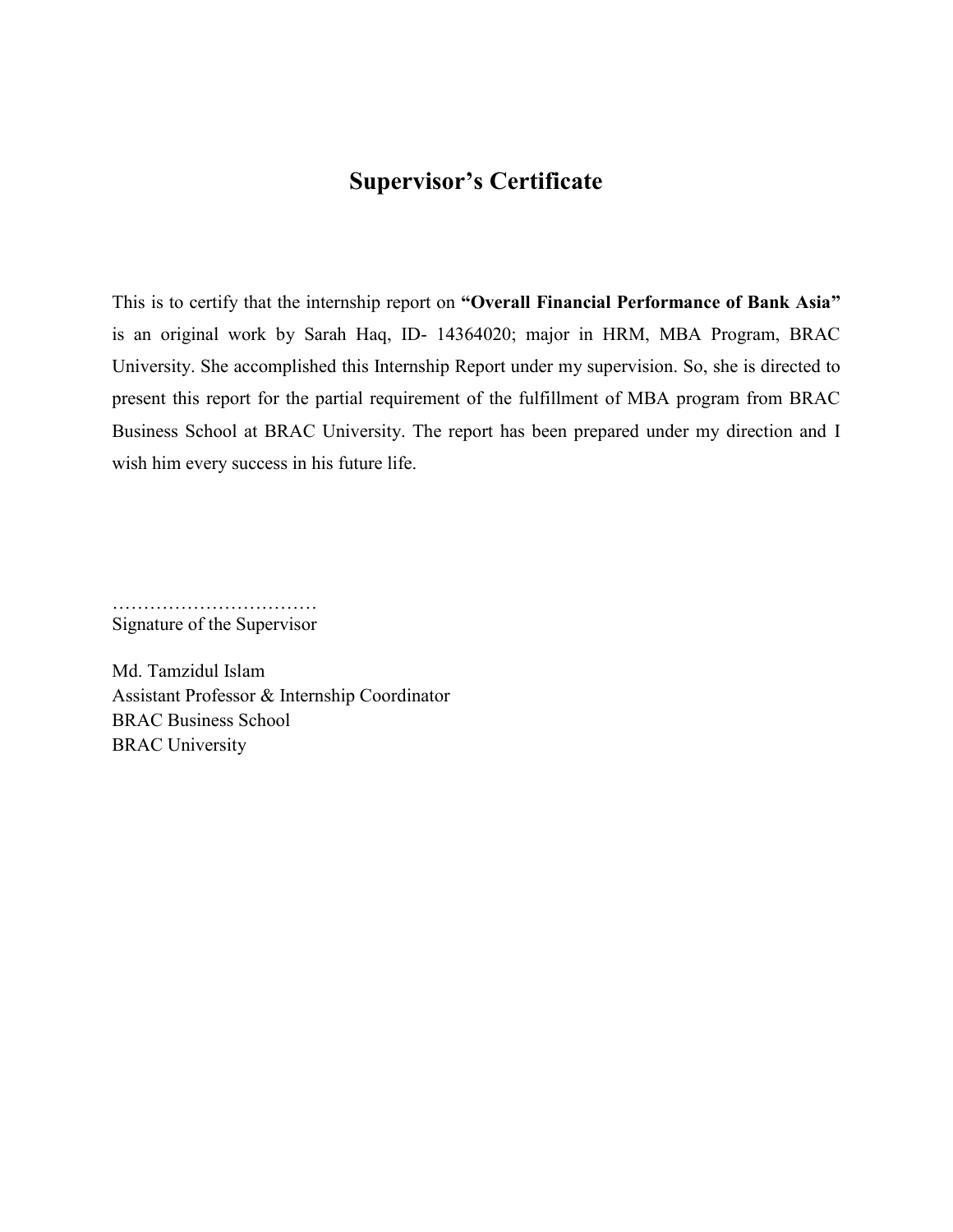#### **Plagiarism Declaration**

I know that plagiarism is taking and using the ideas, writings, works or inventions of another and passing them as one's own. I know that plagiarism not only includes copying, but also the extensive use of another person's ideas without proper acknowledgement. I know that plagiarism covers this sort of use of material found in textual sources and from the Internet.

I am declaring that this report is my own work under supervision of **Md. Tamzidul Islam** and I will not allow anyone to copy my work with the intention of passing it off as their own work.

Sarah Haq ID: 14364020 MBA (HRM) BRAC Business School BRAC University

———————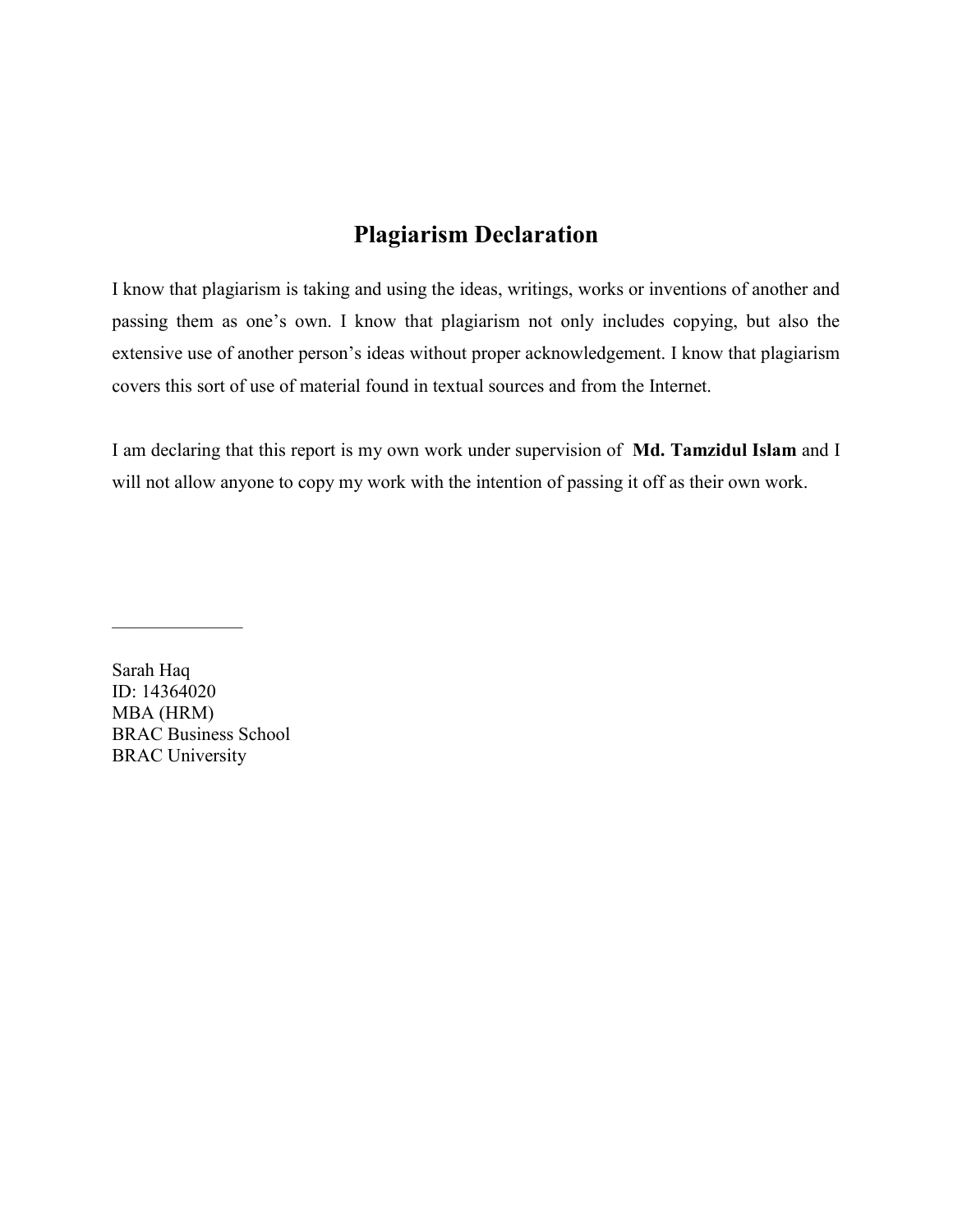#### **Acknowledgement**

First and foremost, I am extremely grateful to The Gracious Almighty Allah for giving me the courage, strength and patience to conduct and complete my report as the partial requirements of the fulfillment of MBA Program of Brac University.

 I am using this opportunity to express my gratitude to everyone who supported me throughout the course of this MBA project. I am thankful for their aspiring guidance, invaluably constructive criticism and friendly advice and environment they make during the project work. I am sincerely grateful to them for sharing their views, valuable opinion on a number of issues related to the project.

I would like to express sincere gratefulness and respect to my supervisor Md. Tamzidul Islam, Assistant Professor & Internship Co-ordinator, BRAC Business School, BRAC University, who helped me with his generous and gracious guidance in preparing this report.

The internship opportunity I had with Bank Asia Limited,Paltan Branch, was a great chance for learning and professional development. Therefore, I consider myself as a very lucky individual as I was provided with an opportunity to be a part of it. I am also grateful for having a chance to meet wonderful people and professionals who led me though this internship period.

Bearing in mind previous I am using this opportunity to express my deepest gratitude and special thanks to the Branch Manager Mainul Islam and Operation Manager Azizul Islam of Bank Asia limited, Paltan Branch, who in spite of being extraordinarily busy with their duties, took time out to hear, guide and keep me on the correct path and allowing me to carry out my project at their organization. I perceive as this opportunity as a big milestone in my career development. I will strive to use my gained skills and knowledge in the best possible way, and I will continue to work on the improvement of gained skills and knowledge, in order to attain desired career objectives.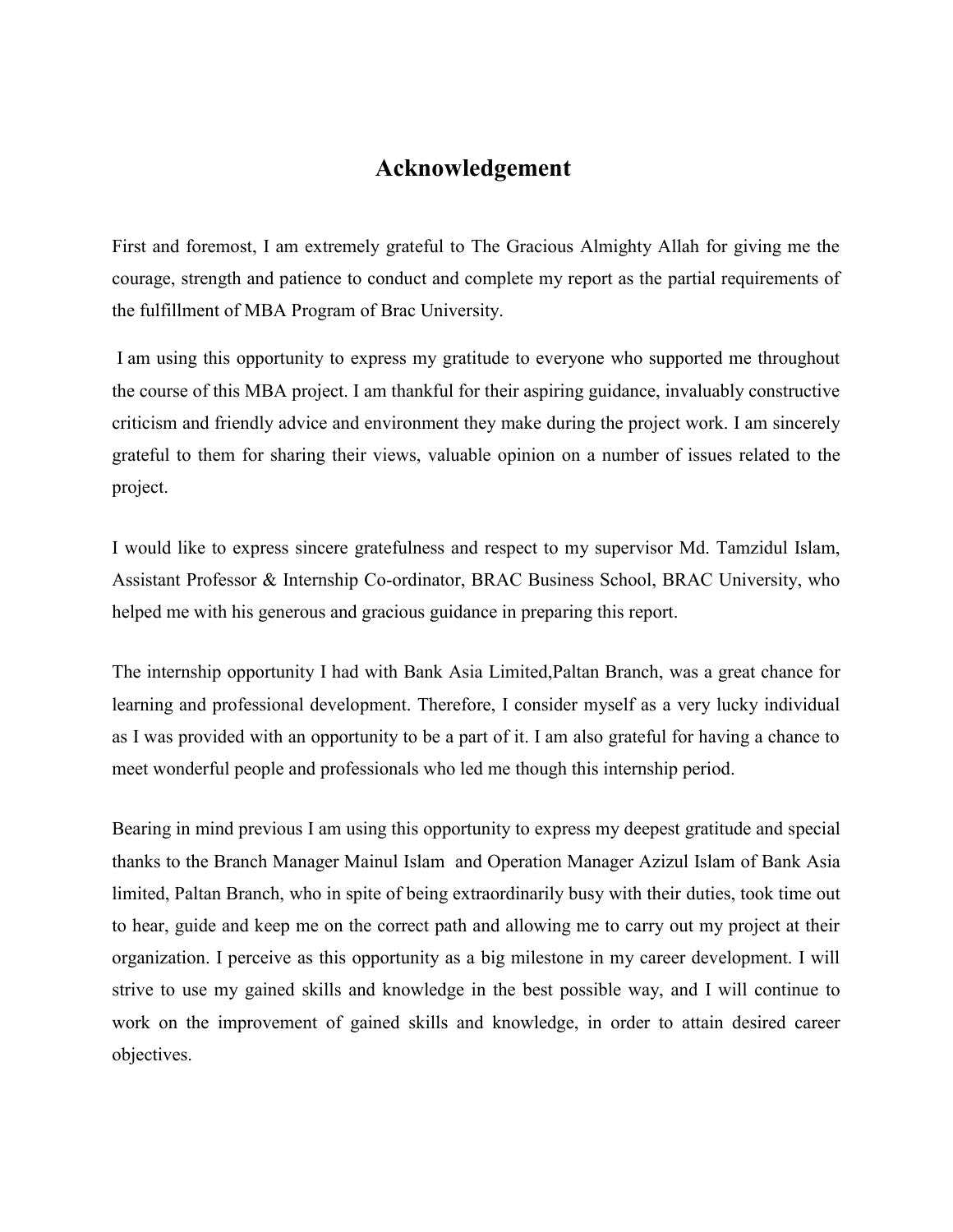### TABLE OF CONTENTS

| SI. No             | Content                                | Page no.        |
|--------------------|----------------------------------------|-----------------|
| i.                 | <b>Prefatory</b>                       | <i>i</i> -viii  |
| 1.                 | Introduction                           | 01              |
| $\overline{1.1.}$  | Introduction                           | $02 - 03$       |
| 1.1.1.             | Banking Sector in Bangladesh           | 03              |
| 1.1.2.             | <b>Monetary Aggregates</b>             | 04              |
| 1.1.3.             | Two Years Comparative Analysis         | 05              |
| 1.2.               | Origin of The Study                    | 06              |
| $\overline{1.3.}$  | Objective of The Study                 | 06              |
| 1.3.1.             | <b>Primary Sources</b>                 | 06              |
| 1.3.2              | <b>Secondary Sources</b>               | 06              |
| 1.4.               | Scope of The Study                     | 07              |
| $\overline{1.5.}$  | Methodology                            | 07              |
| 1.5.1.             | <b>Primary Data Collection</b>         | $\overline{07}$ |
| 1.5.2.             | <b>Secondary Data Collection</b>       | 07              |
| $\overline{1.6}$ . | <b>Limitations of the Report</b>       | 07              |
| 1.7.               | <b>Interns Role and Responsibility</b> | 07              |
| $\overline{1.8}$ . | Daily Activities                       | 08              |
| 2 <sup>1</sup>     | <b>Literature Review</b>               | 09              |
| $\overline{2.1}$ . | <b>Literature Review</b>               | 10              |
| $\overline{2.2.}$  | The concepts of Performance            | 10              |
| $\overline{2.3}$ . | Measurement of Performance             | 11              |
| 2.3.1.             | Goal Setting Theory                    | 12              |
| 2.3.2.             | Expectancy theory                      | 12              |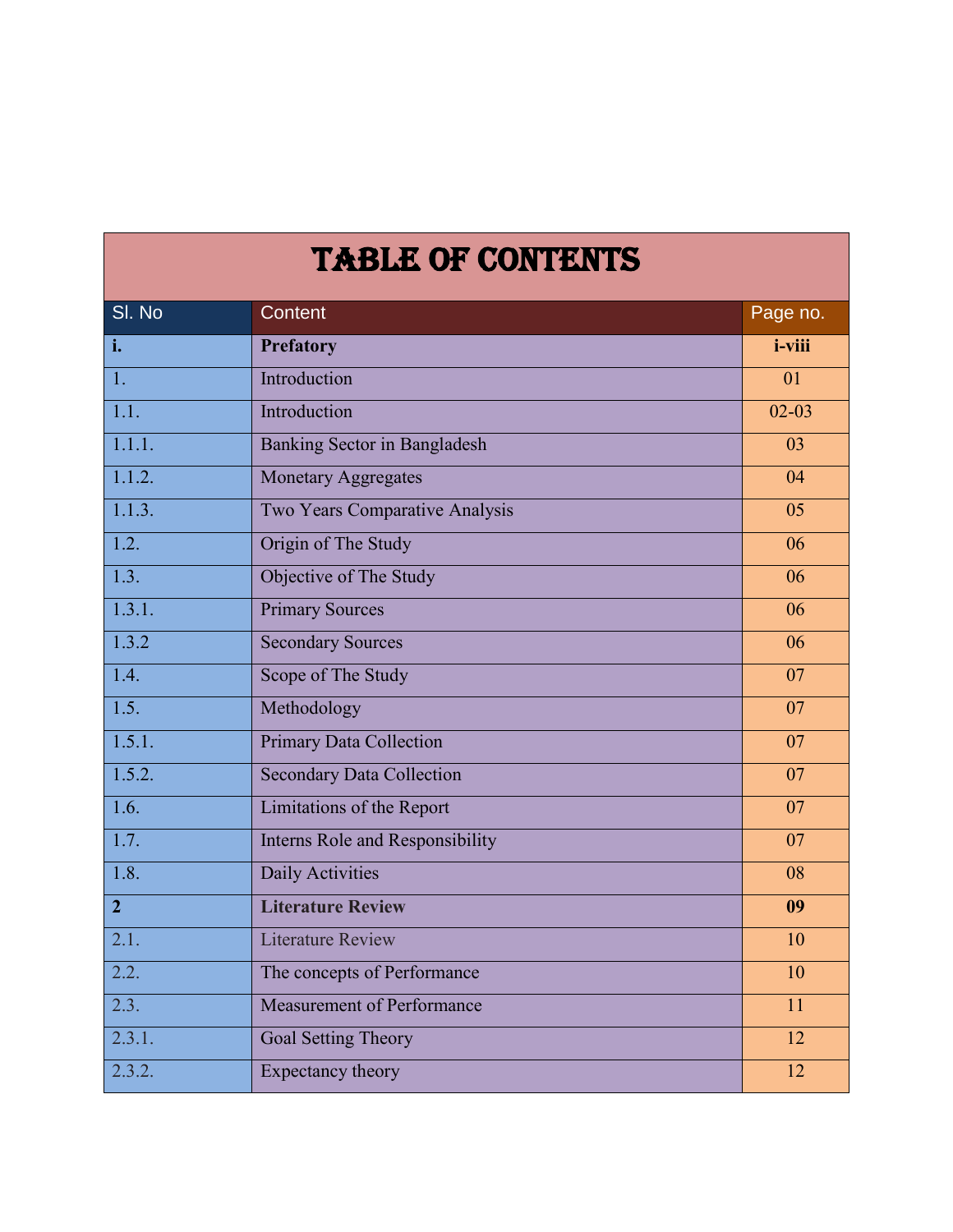| 2.4.                    | Significance of Performance                                  | 12 |
|-------------------------|--------------------------------------------------------------|----|
| 2.5.                    | The Model (Performance Process)                              | 13 |
| 2.6.                    | Organizational Benefit                                       | 14 |
| 3.                      | <b>Company Profile</b>                                       | 16 |
| 3.1.                    | Overview of Bank Asia Ltd                                    | 17 |
| 3.1.1.                  | Introduction                                                 | 17 |
| 3.1.2.                  | <b>Business Principle</b>                                    | 17 |
| 3.2.                    | Vision                                                       | 18 |
| 3.3.                    | Mission                                                      | 18 |
| 3.4.                    | <b>Credit Administration</b>                                 | 18 |
| 3.5.                    | <b>Agent Banking</b>                                         | 18 |
| 3.5.1.                  | Uneven Coverage of Financial Facilities in Agent Banking     | 19 |
| 3.5.2.                  | Institutional Agreement and New initiatives of Agent Banking | 20 |
| 3.6.                    | <b>Bank Asia AMART App</b>                                   | 20 |
| 3.7.                    | <b>Contact Center</b>                                        | 21 |
| 3.8.                    | Ektee Bari Ektee Khamar (EBEK)                               | 21 |
| $\overline{\mathbf{4}}$ | <b>Analysis</b>                                              | 22 |
| 4.1                     | <b>Bank Asia</b>                                             | 23 |
| 4.2                     | <b>Overall Operation of Bank Asia</b>                        | 23 |
| 4.3.                    | <b>Corporate Financing</b>                                   | 24 |
| 4.4.                    | <b>MSME</b>                                                  | 25 |
| 4.5.                    | Cottage, Micro & Small Enterprise Financing                  | 25 |
| 4.6.                    | Sectoral Distribution of Credit                              | 26 |
| 4.7.                    | Credit Risk Management                                       | 27 |
| 4.8.                    | Facilities provided by Bank Asia                             | 28 |
| 4.9.                    | Bank Asia At A Glance                                        | 29 |
| 4.9.1.                  | <b>Global Position</b>                                       | 29 |
| 4.9.2.                  | Bank Asia Budget Achievement (2016)                          | 29 |
| 4.9.3.                  | Target Achievement of Paltan Branch(2016)                    | 30 |
| $5\phantom{.0}$         | <b>Findings and recommendations</b>                          | 32 |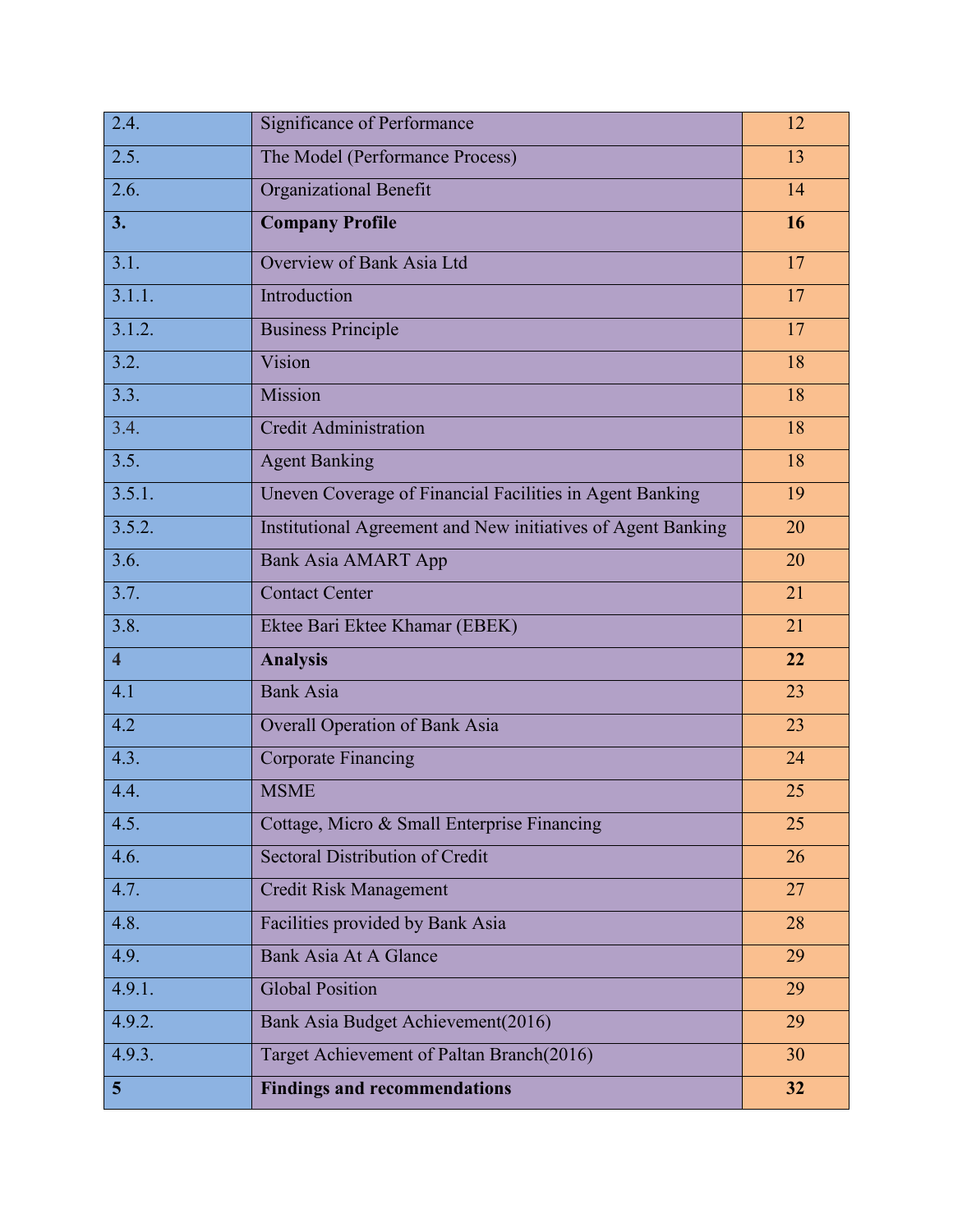| $\overline{5.1}$        | Findings                    | 33 |
|-------------------------|-----------------------------|----|
| 5.2                     | Recommendations             | 33 |
| 5.3                     | Conclusion                  | 33 |
| $\overline{\mathbf{6}}$ | <b>References</b>           | 34 |
|                         | <b>Books &amp; Articles</b> | 34 |
|                         |                             |    |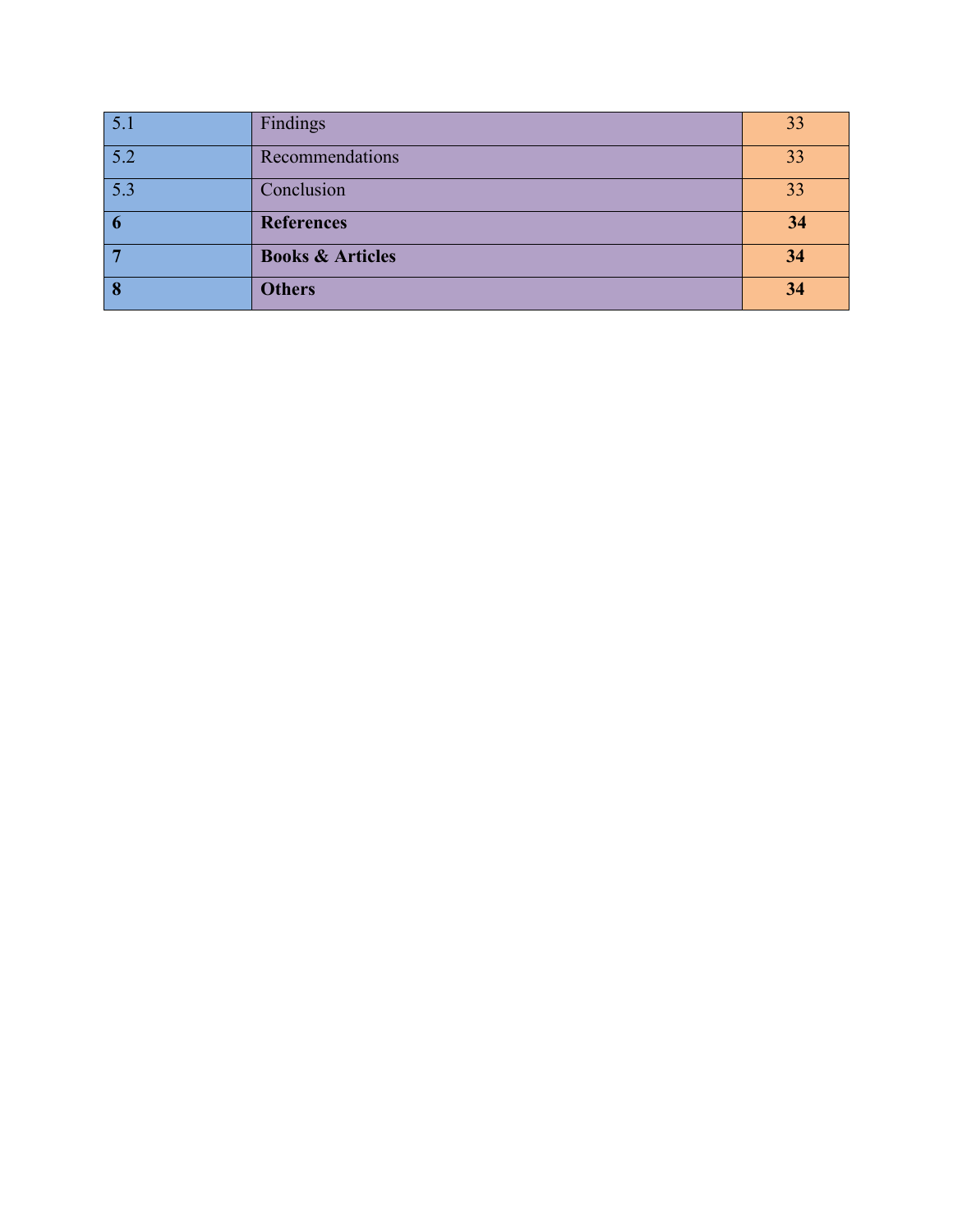#### **Executive Summary**

Every financial institution has multiple purposes including making adequate profit for payment, getting a reasonable rate of return to the owners and investing in business through satisfaction of customers, maintenance of a contended workforce and creation of a company image. The core job of management of any financial institution is to utilize the resources in a effective way so that they can achieve their business objectives.

This report entitled as "Overall Financial Performance of Bank Asia" was done to find out the factors in General Banking. Factors like account opening, deposits, FDR, cheque book application, dispatched section of bank , investment in business ,investment in export-import, classified loan, agent banking, investment on SME.

The human resources of an organization can play an important role in achieving the objectives and goals of that organization. Employees work in the organization for the satisfaction of their needs. If the human resources are not properly motivated, the management will not be able to accomplish the desired results. Therefore, human resources should be managed with utmost care to inspire, encourage and impel them to contribute their maximum for the achievement of the business objectives.

The amount of deposit was 1,912 60% of given target, advance is 1,639 crore 63% of given target, the amount of operating profit 593 crore 83% of given target, Import is 1,487 crore 91% of given target, export is 1,031 crore 90% of given target, remittance is 4,166 crore 79% of given target. Their fulfillment of given target are much more better than 2015.

The overall profit of only Paltan Branch is 10.25 crore, their profit achieved by 80.3% of their given target. Their future overall target of Paltan Branch in Deposit is 300 crore, Advance is 220 Crore, profit is 12.75 Crore, Import is 50 Crore, Export is 20 Crore.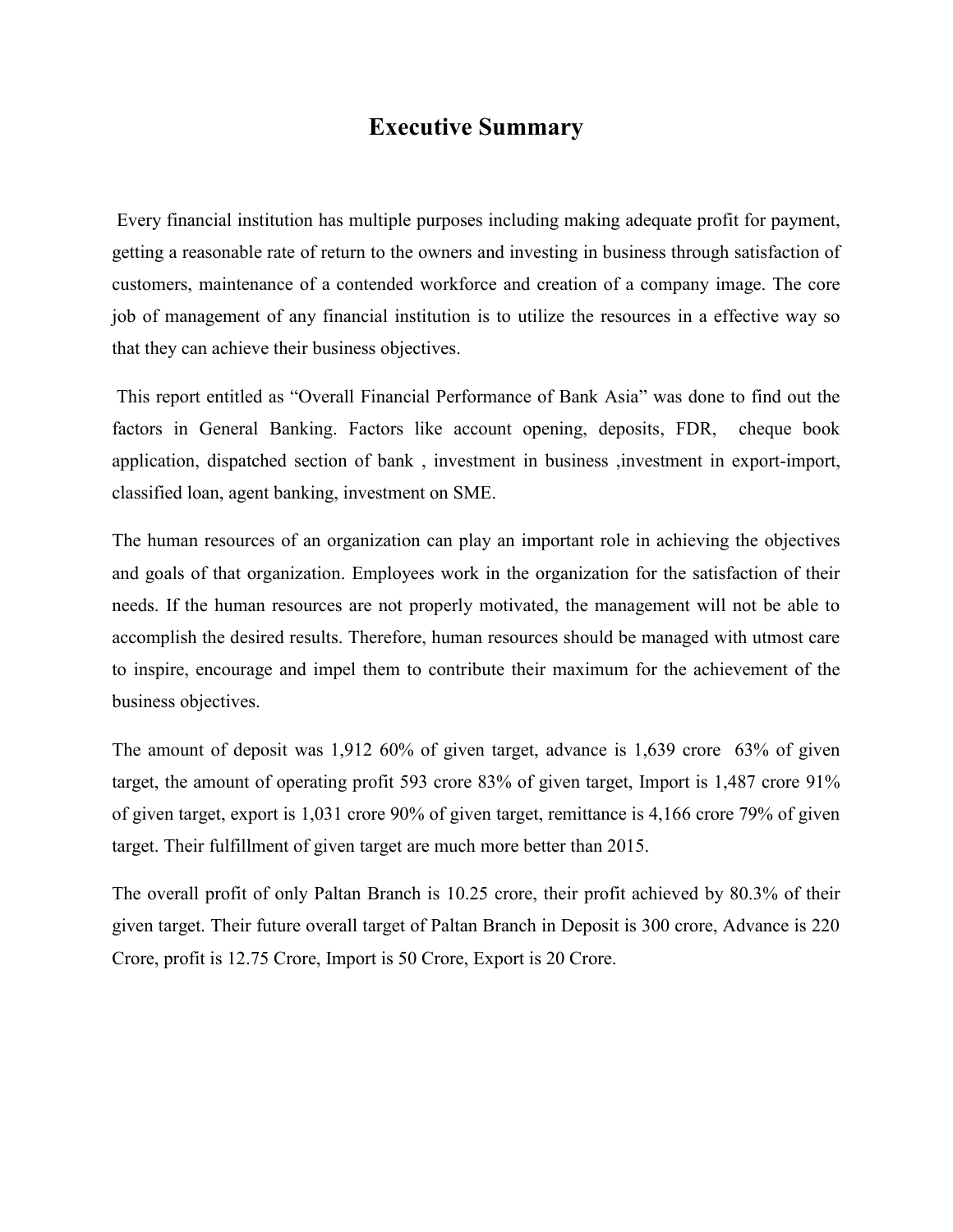# **1. INTRODUCTION**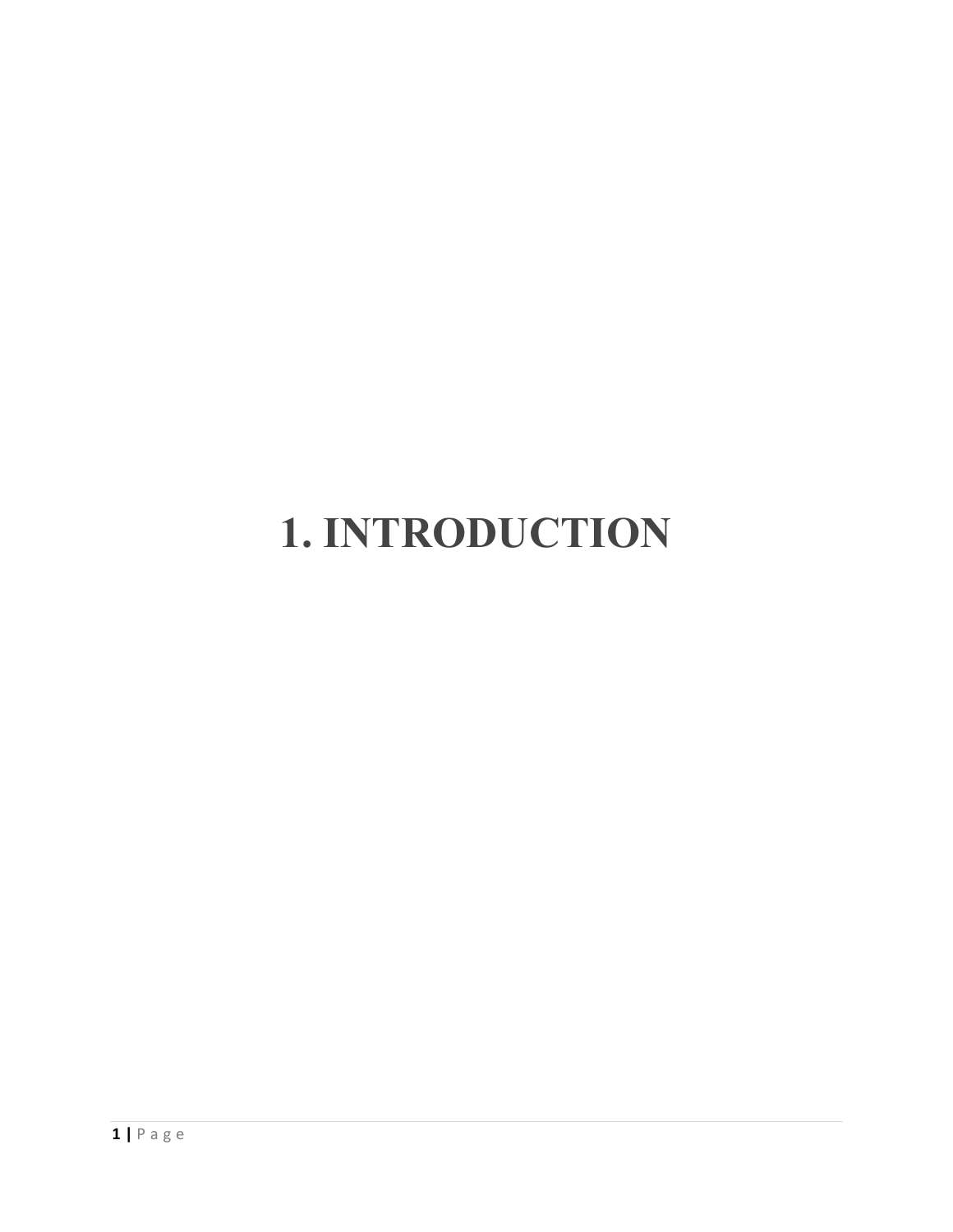#### **1.1. Introduction:**

Bangladesh is a developing country with an under developed banking system, particularly in terms of the services and customer care provided by the government run banks. Recently the private banks are trying to imitate the banking structure and services of the more developed countries, but this attempt is often failed by inexpert people or politically motivated government policies executed by the central bank of Bangladesh, Bangladesh Bank. The outcome is a banking system fostering corruption and illegal monetary activities/laundering etc. by the politically powerful and criminals, while at the same time making the attainment of services or the performance of international transactions are difficult for the ordinary citizens, students studying abroad or through distance learning, general customers.

After the independence, banking industry in Bangladesh started its journey with 6 Nationalized commercialized banks, 2 State owned Specialized banks and 3 Foreign Banks. In the 1980's banking industry achieved significant expansion with the entrance of private banks. Now in 2016, banks in Bangladesh are primarily of two types:

- Scheduled Banks: The banks which get license to operate under Bank Company Act, 1991 (Amended upto 2013) are termed as Scheduled Banks.
- Non-Scheduled Banks: The banks which are established for special and definite objective and operate under the acts that are enacted for meeting up those objectives, are termed as Non-Scheduled Banks. These banks cannot perform all functions of scheduled banks.

There are **56 scheduled banks** in Bangladesh who operate under full control and supervision of Bangladesh Bank which is empowered to do so through Bangladesh Bank Order, 1972 and Bank Company Act, 1991. Scheduled Banks are classified into following types:

- State Owned Commercial Banks (SOCBs): There are **6 SOCBs** which are fully or majorly owned by the Government of Bangladesh.
- Specialized Banks (SDBs): **2 specialized banks** are now operating which were established for specific objectives like agricultural or industrial development. These banks are also fully or majorly owned by the Government of Bangladesh.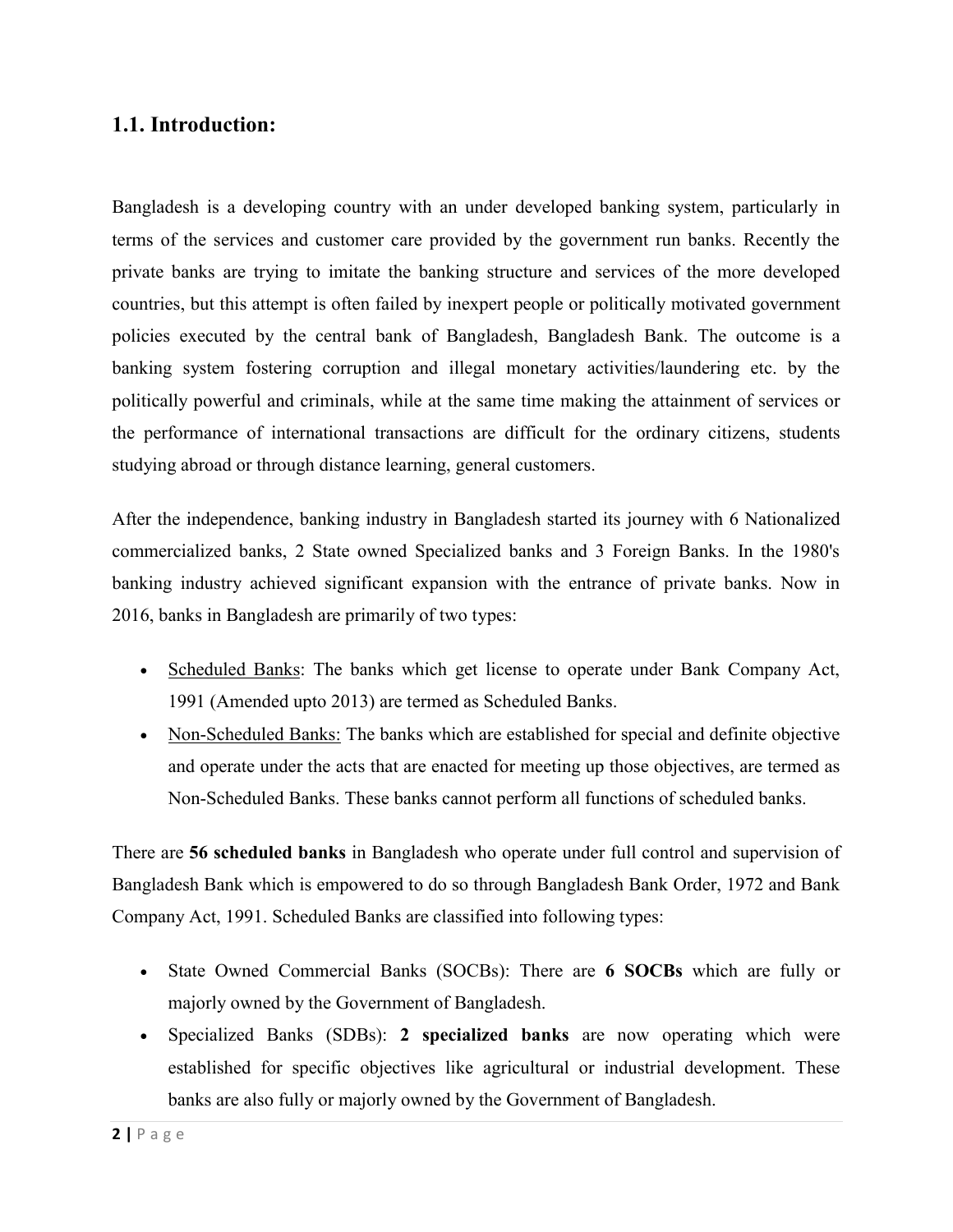- Private Commercial Banks (PCBs): There are **39 private commercial banks** which are majorly owned by the private entities. PCBs can be categorized into two groups:
- Conventional PCBs: **31 conventional PCBs** are now operating in the industry. They perform the banking functions in conventional fashion i.e interest based operations.
- Islami Shariah based PCBs: There are **8 Islami Shariah based PCBs** in Bangladesh and they execute banking activities according to Islami Shariah based principles i.e. Profit-Loss Sharing (PLS) mode.
- Foreign Commercial Banks (FCBs): 9 **FCBs** are operating in Bangladesh as the branches of the banks which are incorporated in abroad.

There are now **4 non-scheduled banks** in Bangladesh which are:

- Ansar VDP Unnayan Bank,
- Karmashangosthan Bank,
- Probashi Kollyan Bank,
- Jubilee Bank

#### **1.1.1 Banking Sector in Bangladesh:**

Country"s banking sector showed a little growth on lowering of lending rates and sluggish business environment in 2016. The asset quality of banks improved to some extend during. While the capital-to-risk-weighted asset ratio (CRAR) recorded a minimum fall. Public sector registered negative growth of 1.70% because of slow implementation of government projects due to political unrest and private sector actual growth was 13.80% in December,2015.

The call money rate is remaining below or around 5% for a long time. The call money rate was 4.07% on 20<sup>th</sup> December but at the end of the  $31<sup>st</sup>$  December 2015, it was 3.69% which is the sign of adequate liquidity, stable money market and good governance in banking sector. Sluggish demand for credit and the opportunity of foreign currency loans by local companies have contributed to this down trend. The amount of NPLs rose to TK. 513.71 billion in December, 2015 with a growth of 2.42% from TK. 501.56 billion in December, 2015. Provision coverage against NPL has risen at 95%.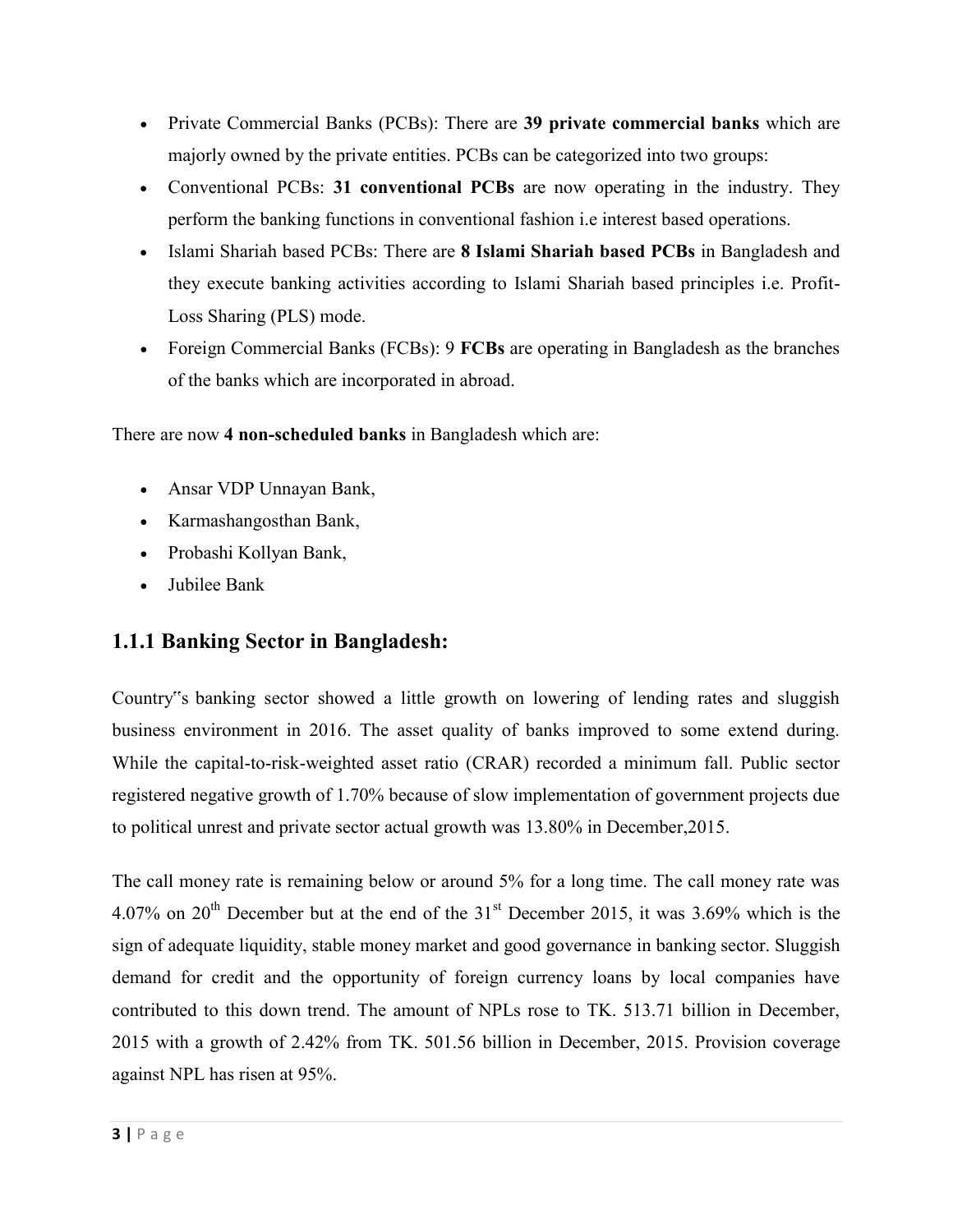| <b>Item</b>                         | <b>Actual</b> |       |        | Program |
|-------------------------------------|---------------|-------|--------|---------|
|                                     | Jun16         | Dec15 | Jun15  | Jun14   |
| <b>Net Foreign Assets</b>           | 3.2           | 17.5  | 21.3   | 40.3    |
| <b>Net Domestic Assets</b>          | 19.5          | 14.3  | 9.9    | 10.6    |
| <b>Domestic Credit</b>              | 16.5          | 13.1  | 10.1   | 11.6    |
| <b>Credit to the Public Sector</b>  | 23.7          | 7.9   | $-2.6$ | 8.8     |
| <b>Credit to the Private Sector</b> | 15.0          | 14.3  | 13.2   | 12.3    |
| <b>Broad Money</b>                  | 15.6          | 15.0  | 12.4   | 16.1    |
| <b>Reserve Money</b>                | 16.0          | 16.5  | 14.3   | 15.4    |

#### **1.1.2. Monetary Aggregates:** (Y-0-Y growth in %)

Bank Asia Limited has a powerful team consists by senior experienced bankers in international and national markets. Senior team is guided by experienced and qualified experts .

Bank Asia set an example by acquiring the Bank of Nova Scotia in Dhaka, it creates a first history in Bangladesh. Again it acquired Muslim Commercial Bank Ltd (MCB), which is a Pakistani Bank.

In 2003 Bank Asia limited again came to highlight with Initial Public Offering of the shares of this bank, at that time it was a record (55 times) in our capital markets history.

Now Bank Asia has 105 branches all over the country.

| <b>Global (Bank Asia)</b> |               |  |
|---------------------------|---------------|--|
| <b>Branch</b>             | 114           |  |
| <b>SME Center</b>         | $\mathfrak b$ |  |
| <b>Islami Wings</b>       |               |  |
| <b>Agent Banking</b>      | 1,000         |  |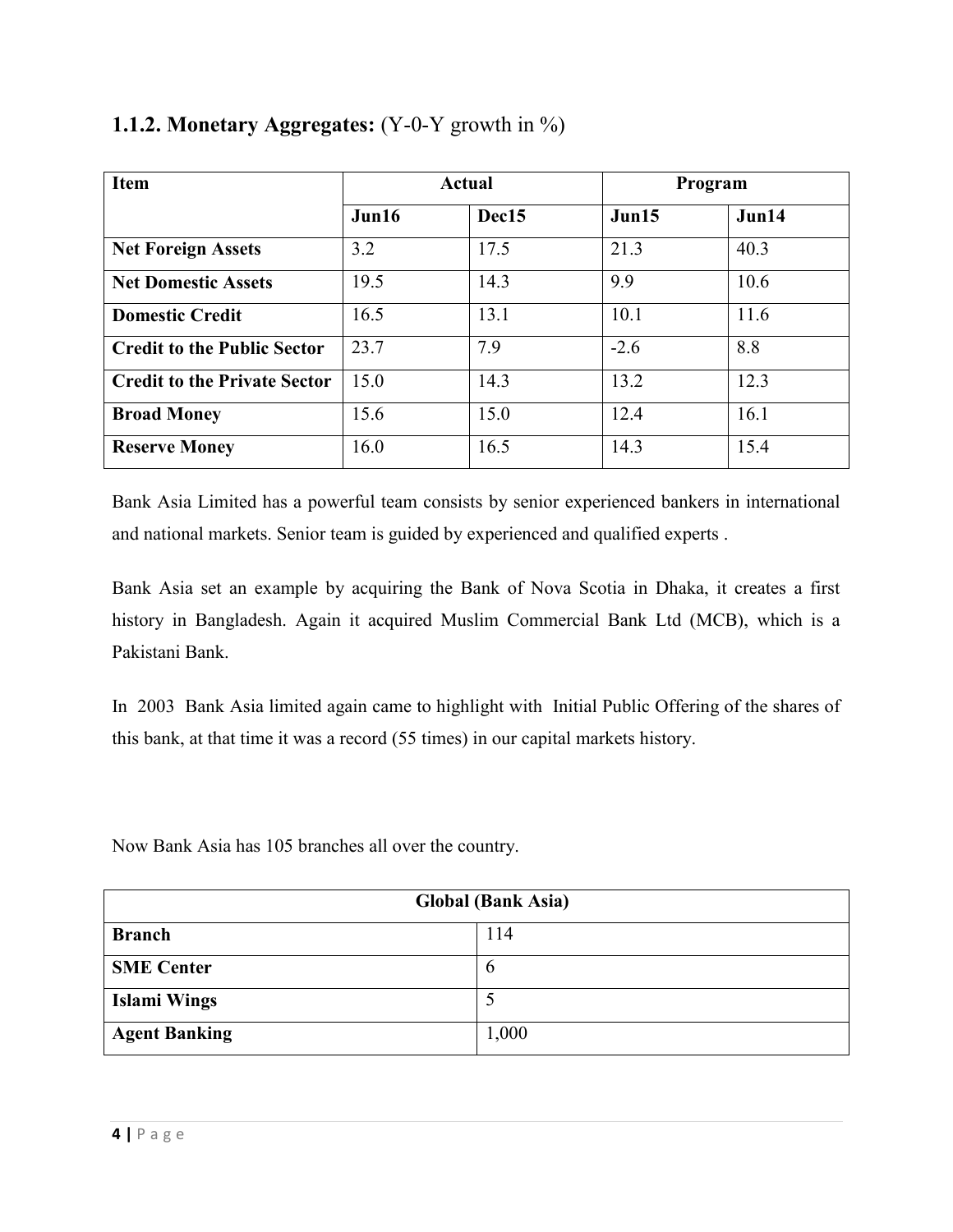|                           | 2016    | 2015    | 2014    | percentage |
|---------------------------|---------|---------|---------|------------|
| <b>Operative profit</b>   | 5,921   | 6,006   | 5,779   | $+3.93%$   |
| <b>Return on Asset</b>    | 0.65%   | 1.26%   | 1.28%   | $-0.02%$   |
| <b>Deposits</b>           | 191,273 | 169,827 | 140,869 | $+20.56%$  |
| <b>Shareholders</b>       | 19,038  | 18,979  | 16,864  | $+12.54%$  |
| <b>Equity</b>             |         |         |         |            |
| <b>Return on Equity</b>   | 8.13%   | 14.36%  | 14.09%  | $+0.27%$   |
| <b>Classified</b><br>Loan | 5.41%   | 4.26%   | 5.31%   | $-1.05%$   |
| Ratio                     |         |         |         |            |
| <b>Inward</b>             | 532     | 552     | 536     |            |
| Remittance                |         |         |         | $+2.99%$   |
| (USD)                     |         |         |         |            |
| <b>Earnings</b><br>Per    | 1.75    | 2.92    | 2.64    | $+16.29%$  |
| <b>Share (Taka)</b>       |         |         |         |            |
| $\mathbf{\&}$<br>Loans    | 163,610 | 136,396 | 116,809 | $+16.77%$  |
| <b>Advances</b>           |         |         |         |            |
| <b>Profit after Tax</b>   | 1,546   | 2,574   | 2,219   | $+16.01%$  |
| Import(USD)               | 1,824   | 1,607   | 1,378   | $+16.62%$  |
|                           |         |         |         |            |
| <b>Total Asset</b>        | 253,196 | 224,347 | 182,731 | $+22.77%$  |
| <b>Net Asset value</b>    | 21.60   | 21.54   | 22.1    | $+2.31%$   |
| per share(Taka)           |         |         |         |            |
|                           |         |         |         |            |
| Export(USD)               | 1,286   | 1,135   | 1,009   | $+12.49%$  |

### **1.1.3. Three years comparative analysis. (million taka):**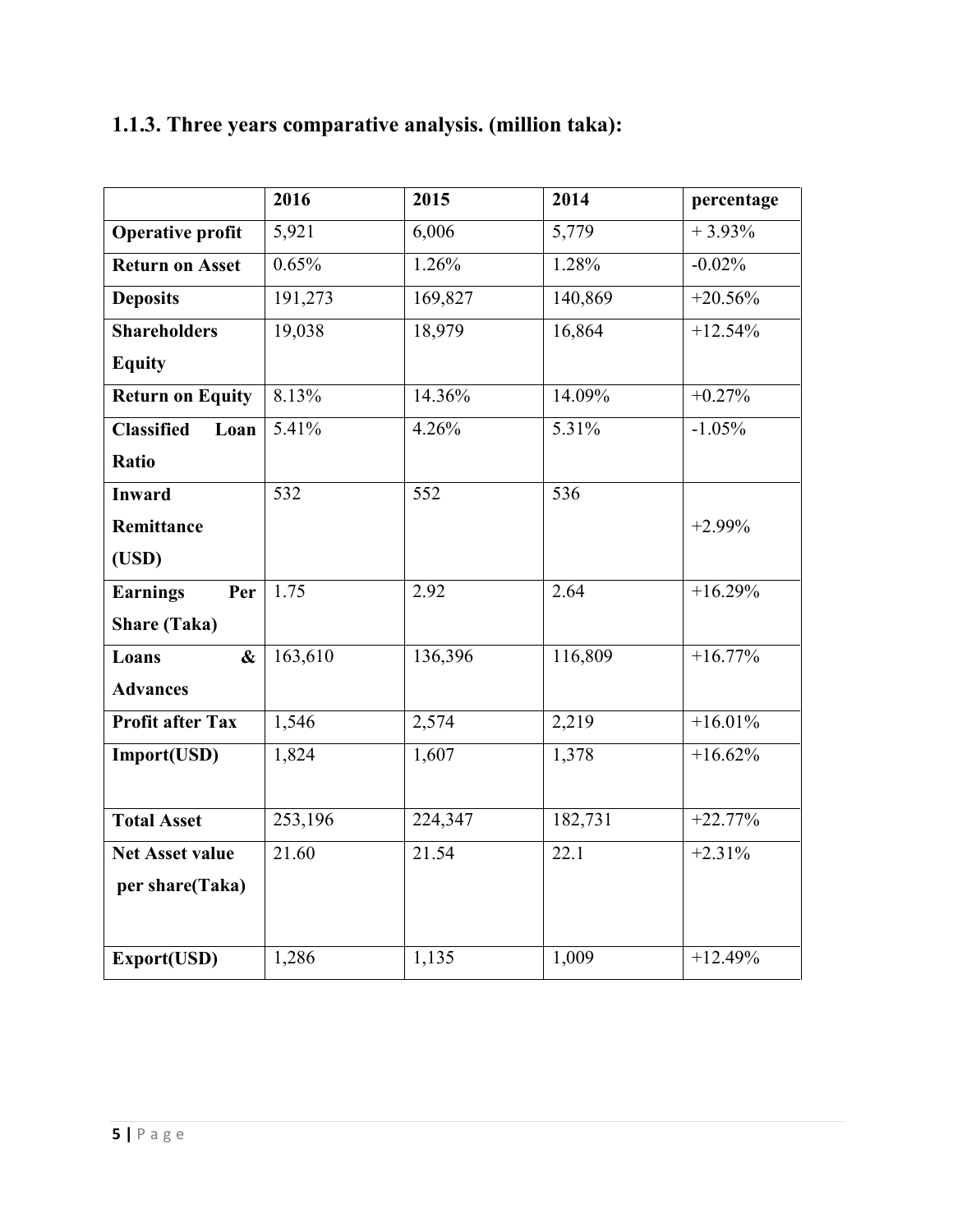Bank Asia opted for a paradigm shift in its business dynamics to tide over intricacies of changed business scenarios at the backdrop of country"s higher default loan and rapid advancement of technology driven services.

#### **1.2. Origin of the study:**

The internship report is a basic requirement of the school of Business, university. During this program students are assigned to an organization to observe the practical applications of their theoretical knowledge. Finally a report analysis and possible solution of the problematic zones of the organization needs to be submitted to Faculty Advisor Md. Tamzidul Islam, School of Business, BRAC.

#### **1.3. Objective of the study:**

#### **1.3.1. Primary Objective:**

• The objective of the study is to examine organization structure, products, business strategy and last 3 year performance of Bank Asia Ltd.

#### **1.3.2. Secondary Objectives:**

- Another objective is to analysis the financial performance of Bank Asia, specially paltan branch.
- Another objective is to find out the future target and fulfillment of previous target.
- Analysis the services provided for customers.
- Their core strategy to achieve goal.

#### **1.4. Scope of the study:**

The scope of the study is to analyze the overall financial performance of Bank Asia Limited.

#### **1.5. Methodology:**

For collecting data I have used both primary and secondary sources from Bank Asia.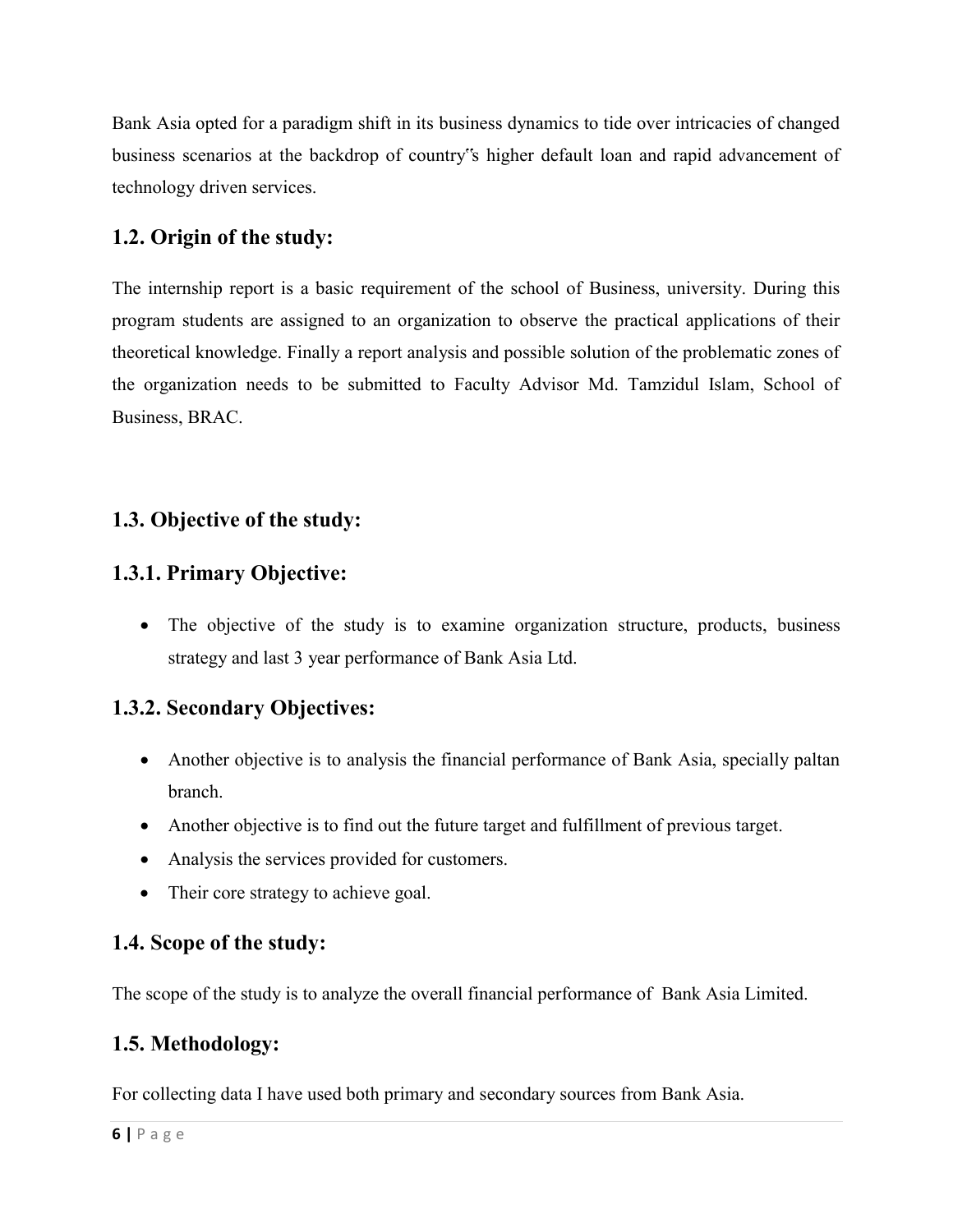#### **1.5.1. Primary Data Collection:**

For primary sources I have taken some face to face interview of respective officers in credit department and senior officers.

#### **1.5.2. Secondary Data Collection:**

For secondary sources I had to go through their journals, brochures and annual reports.

#### **1.6. Limitations of the study:**

The limitations of the study are the following

- One of the crucial limitations is time.
- As I posted in the Paltan Branch of Bank Asia. So it is difficult for me to collect data as because many of their data and information are not for all, so they refuse to show many of their policy to me as because I"m not their employee.
- Another experience is lack of previous experience in this specific field.
- Another one is taking interview of senior officers as because they are so busy with their work they have got little time to talk.
- The data was collected through my observation and questionnaire. The responds from the employee may not be accurate.

#### **1.7. Interns Role and Responsibility:**

During my internship program I have worked with AVP, Mainul Islam, Head of the Bank Asia Paltan Branch, where the employee was generous and helpful in terms of interaction. Overall, I have experienced a very friendly and supporting environment, which gave me pleasure and satisfaction to be a part of them for a while. I was also encouraged to learn lots of things. He discussed in details about respective task and it helps me to understand how He deals with other people. The lessons that I have learned from my internship program are given below: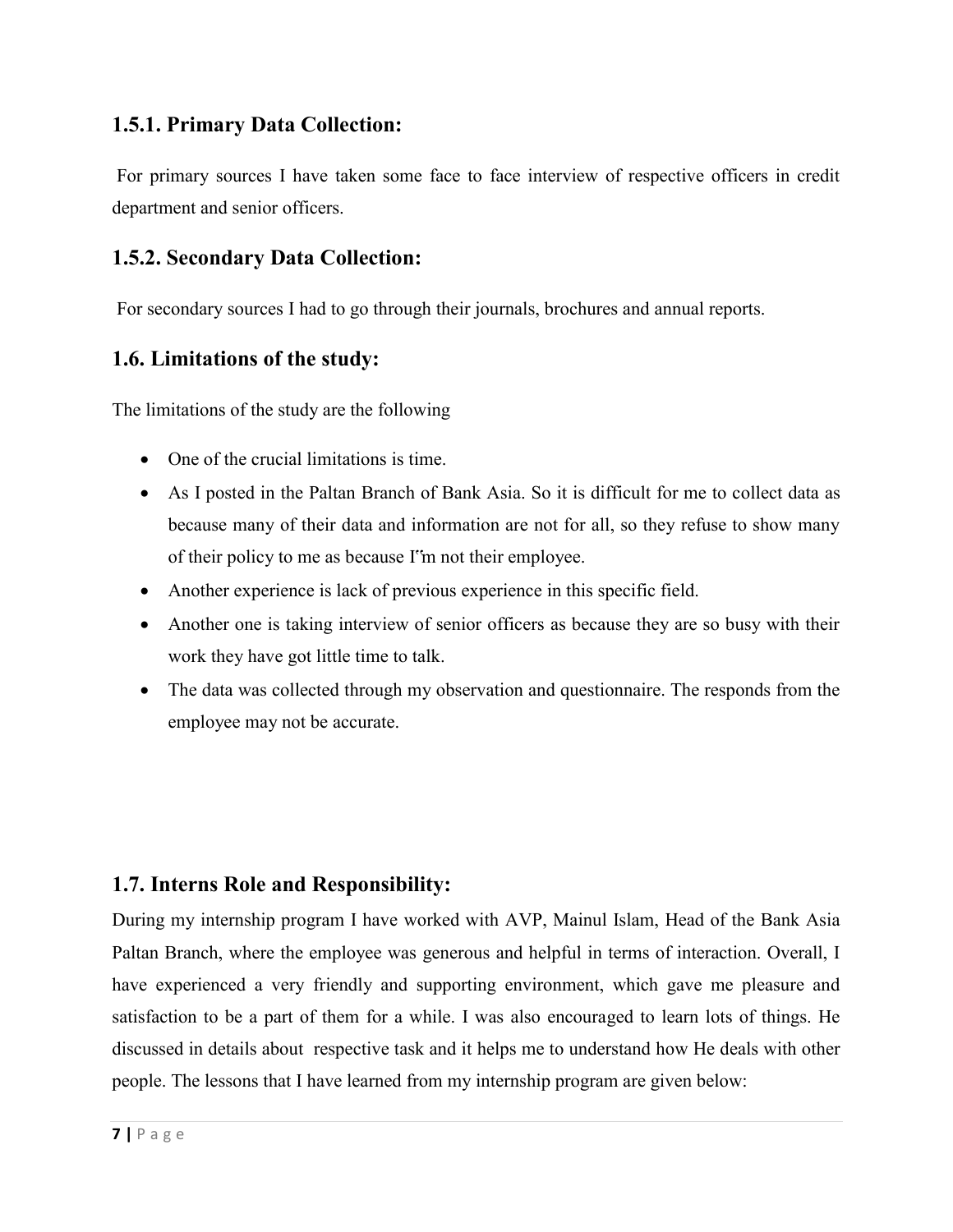- Knowing about corporate culture and process to work in an organization.
- **•** Developing communication skills and learning about ways to interact with the other people.
- **Learned how to work in a team and building networking also.**
- **Learned about General Banking.**
- The risk a Bank has to take on be half of their valuable clients.

#### **1.8. Daily Activities:**

- 1. So far, my entire internship period at Bank Asia, it has been a great achievement for me to experience different kinds of responsibilities
- 2. At first I have learned about incoming mail entry and outgoing mail entry of a bank.
- 3. After that I worked with customer service department to learn how to deal with customer, check balance, give statement, update forms, cheque book entry, ATM card entry etc.
- 4. I have learned how to write a L/C form.
- 5. I have learned how to maintain debit and credit entry.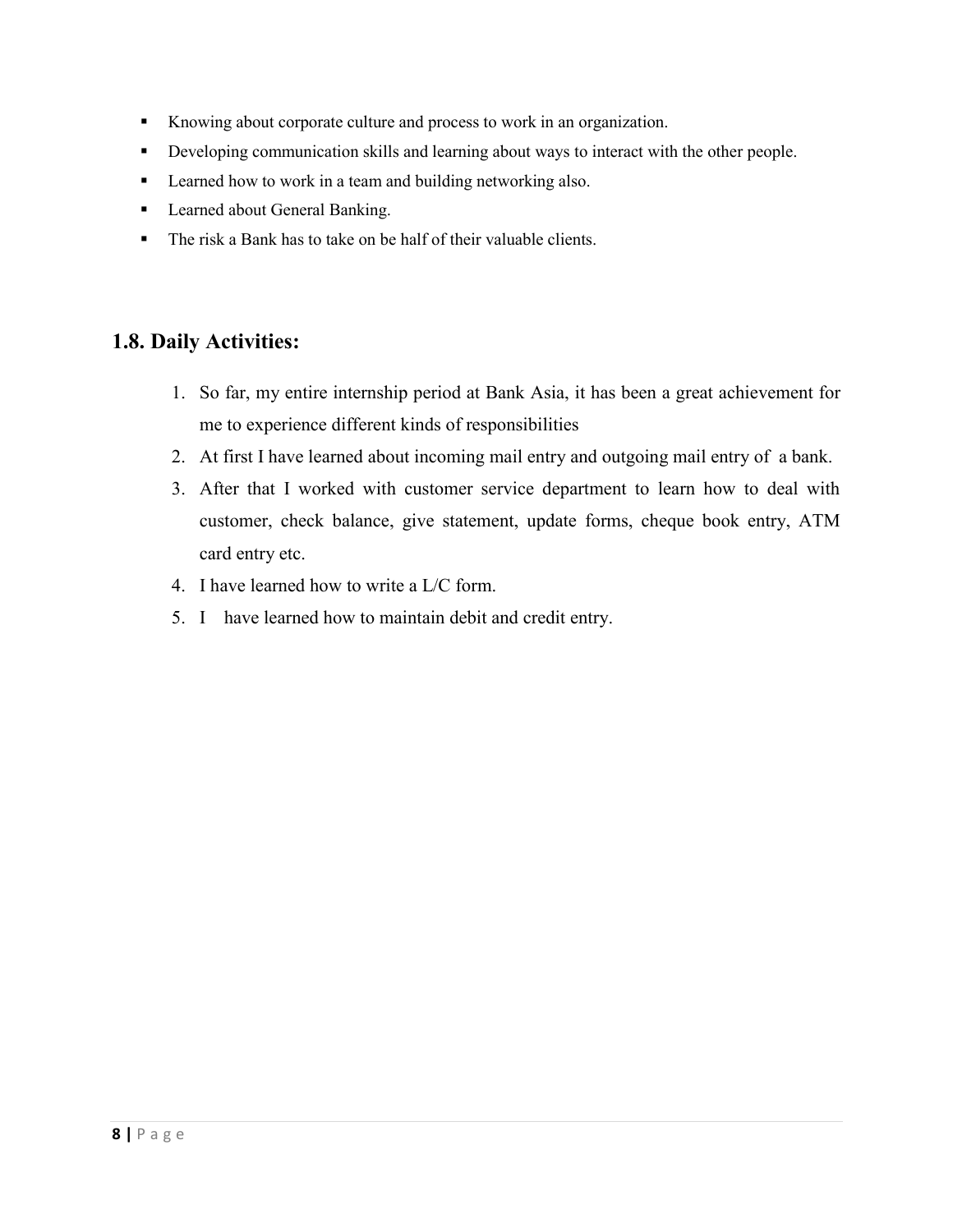### **2. LITERATURE REVIEW**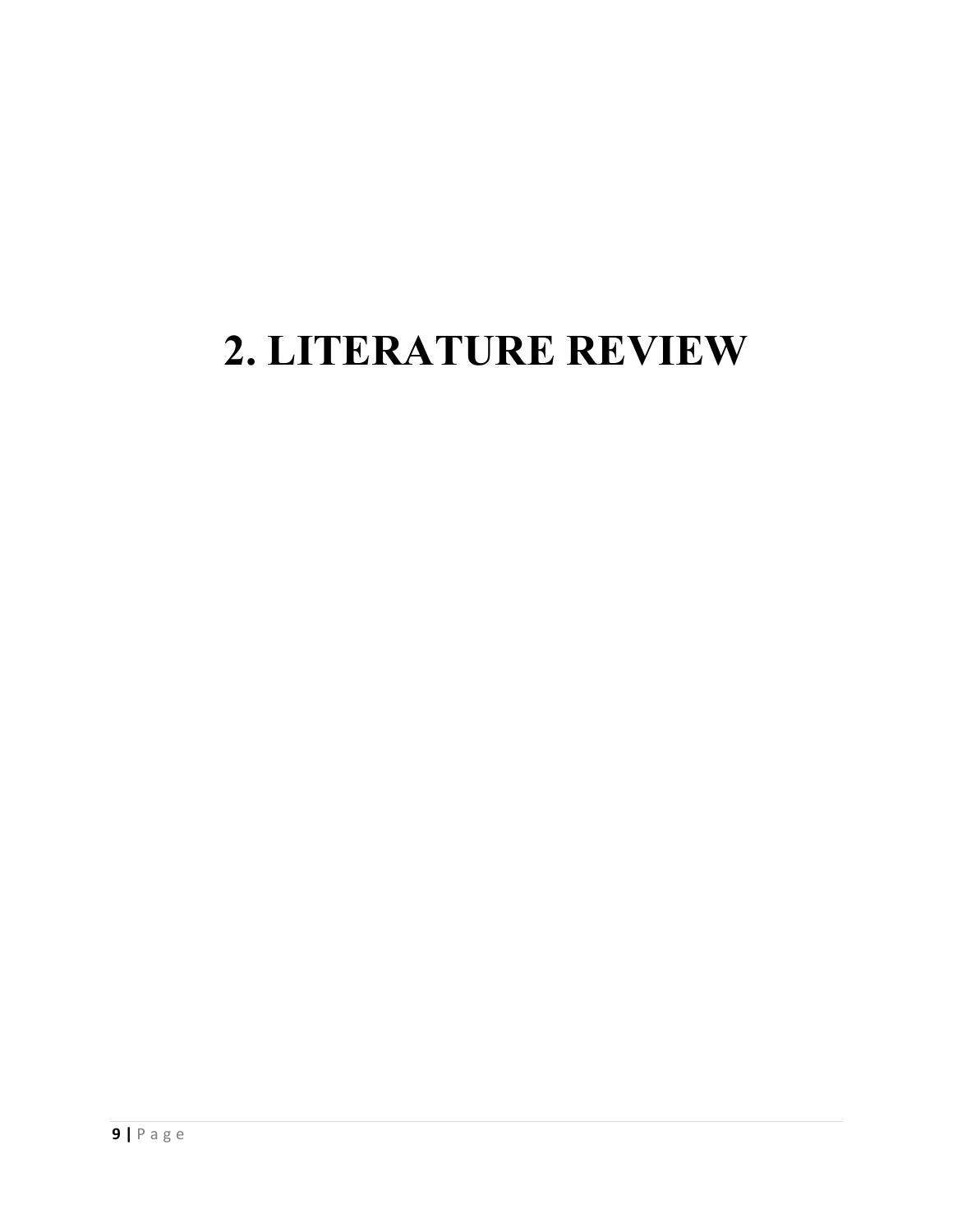#### **2.1. Literature Review:**

Performance management includes activities to ensure that goals are consistently being met in an effective and efficient manner. It is a process for establishing a shared workforce understanding about what is to be achieved at an organization level. It is about aligning the organizational objectives with the employees' agreed measures, skills, competency requirements, development plans and the delivery of results. The emphasis is on improvement, learning and development in order to achieve the overall business strategy and to create a high performance workforce working environment.

Providing ongoing feedback to employees is something that Head of Branch at Human Resources Professional Group consider to be an essential management skill. How can employees deliver exceptional performance if they are not provided information about their current efforts, progress and results on monthly basis? The employee performance management process includes a number of key elements that require input from both employees and the employer to be effective.

- Establishing Performance Goals
- Performance Plans
- Observation and Feedback
- Guiding Skills(such as coaching, mentoring and motivating)
- Evaluating Performance
- Rewarding Performance
- Recognizing Performance Problems ("Performance Gaps")
- Performance Improvement / Development Plans

#### **2.2. The Concepts of Performance:**

The consultants at Human Resources Professional Group have considerable experience in working with clients through all phases of the performance management process. We are available to establish a new process or work with you to improve your existing system as well as train your managers in essential performance communication skills.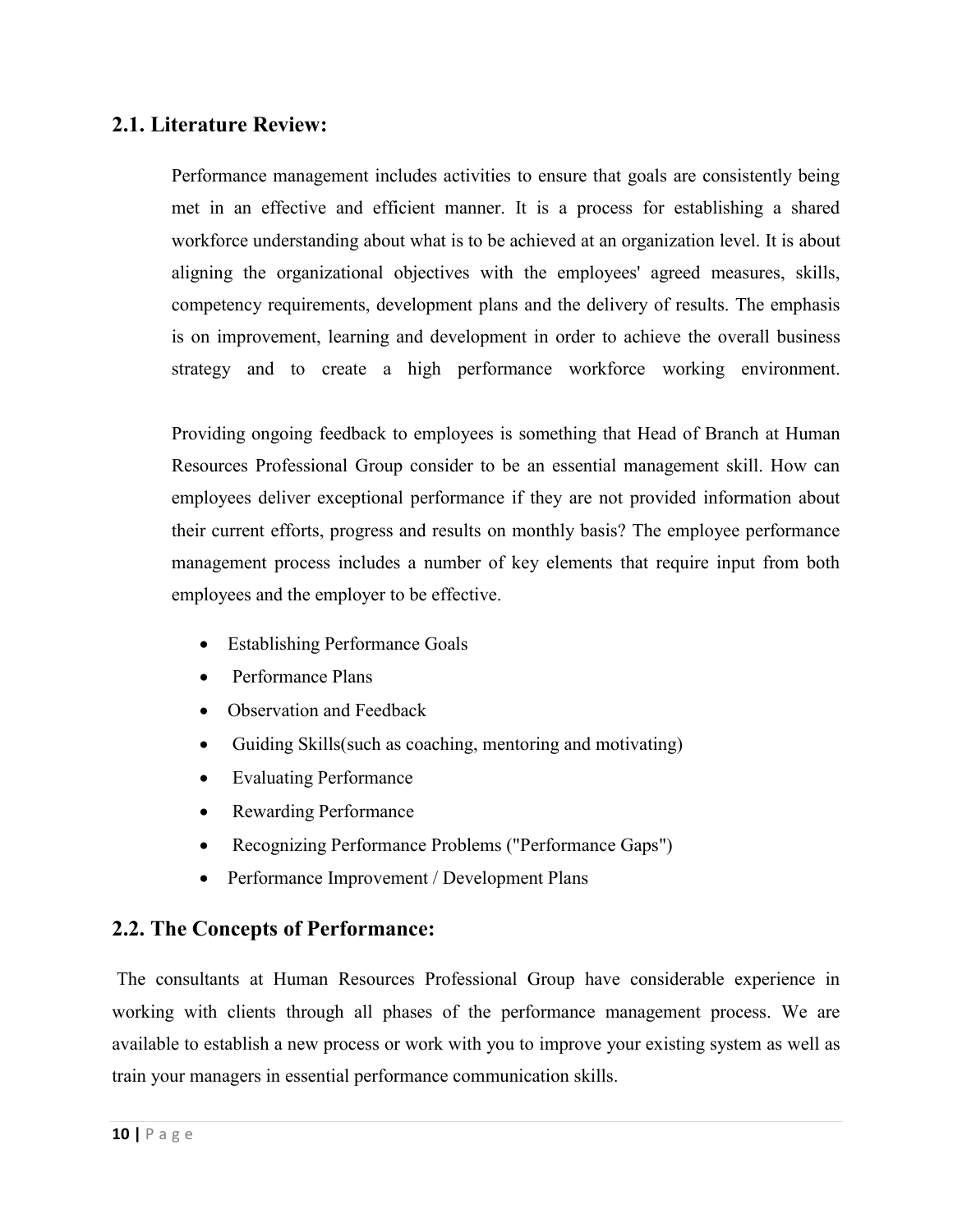#### **2.3. Measurement of Performance:**

Performance management is a concept in the field of human resource management. "Performance management is a continuous process of identifying, measuring and developing the performance of individuals and aligning performance with the strategic goals of the organization" (Aguinis, 2009). Performance management is many times mistaken as performance appraisal but the latter is just a part of the former.

There is no single universally accepted model of performance management. Various experts have explained the concept in their own ways. Mabey has prescribed the model of performance management system in the form of "performance management cycle". This cycle has 5 elements which suggest how performance management system should be implemented in an organization. The elements of performance management system cycle includes:

- 1. Setting of objectives.
- 2. Measuring the performance.
- 3. Feedback of performance results.
- 4. Reward system based on performance outcomes
- 5. And amendments to objectives and activities (Mabey et al, 1999).



There are two theories underlying the concept of performance management:

1. **Goal Setting Theory**

#### 2. **Expectancy Theory**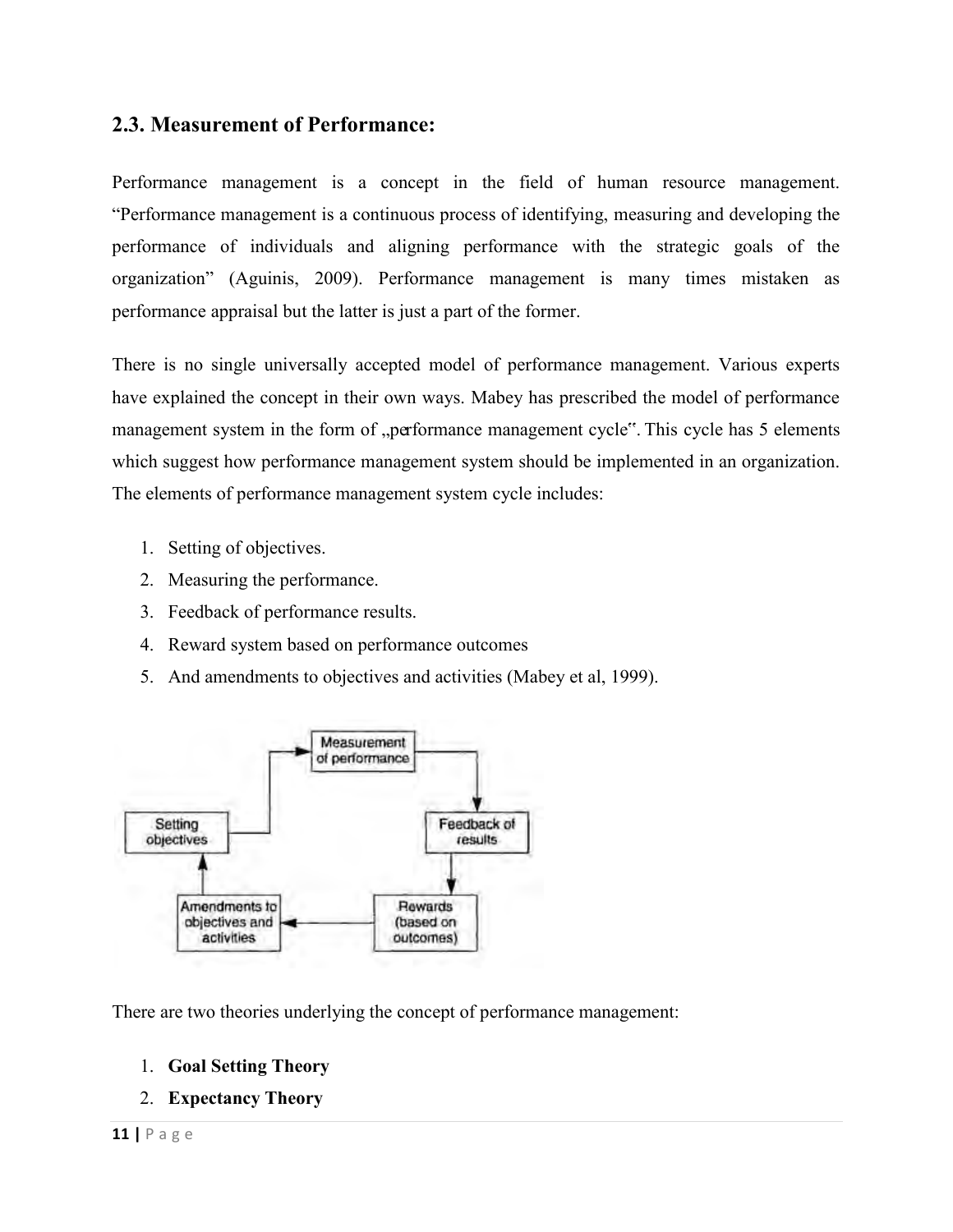#### **2.3.1. Goal Setting Theory** :

had been proposed by Edwin Locke in the year 1968. This theory suggests that the individual goals established by an employee play an important role in motivating him for superior performance. This is because the employees keep following their goals. If these goals are not achieved, they either improve their performance or modify the goals and make them more realistic. In case the performance improves it will result in achievement of the performance management system aims (Salaman et al, 2005).

#### **2.3.2. [Expectancy Theory](https://www.projectguru.in/publications/expectancy-theory-performance-management/)**:

had been proposed by Victor Vroom in 1964. This theory is based on the hypothesis that individuals adjust their behavior in the organization on the basis of anticipated satisfaction of valued goals set by them. The individuals modify their behavior in such a way which is most likely to lead them to attain these goals. This theory underlies the concept of performance management as it is believed that performance is influenced by the expectations concerning future events (Salaman et al, 2005).

#### **2.4. Significance of Performance:**

An effective performance management process sets the foundation aligning the individual's efforts with the organization's goals.

- By linking individual employee work efforts with the organization"s mission and objectives, the employee and the organization understand how that job contributes to the organization.
- By focusing attention on setting clear performance expectations (results + actions  $\&$ behaviors), it helps the employee know what needs to be done to be successful on the job.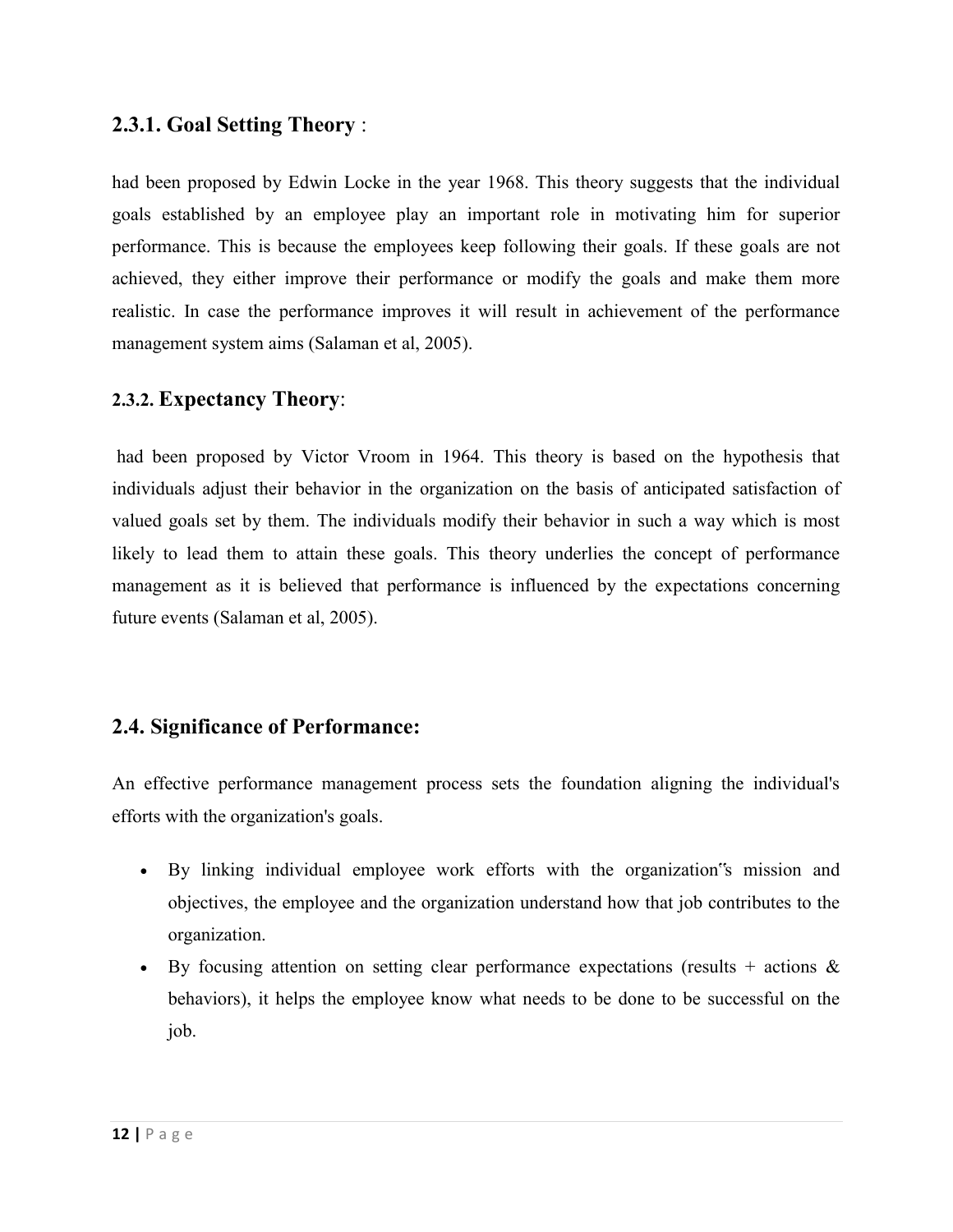- Through the use of objectives, standards, performance dimensions, and other measures it focuses effort. This helps the department get done what needs to be done and provides a solid rationale for eliminating work that is no longer useful.
- Through regular check-in discussions, which include status updates, coaching, and feedback, it promotes flexibility, allowing you and the employee to identify problems early and change the course of a project or work assignment.
- By emphasizing that an annual review should simply be a summary of the conversations held between you and the employee during the entire cycle, it shifts the focus away from performance as an "annual event" to performance as an on-going process.

An effective performance management process, while requiring time to plan and implement, can save you and the employee time and energy. Most importantly, it can be a very effective motivator, since it can help you and the employee achieve organizational success.

#### **2.5. The Model ( Performance Process):**

The object of the paper is to create a model of organizational performance that will be used to identify and ultimately compare the performance of Romanian manufacturing firms. The model proposed in this study is not an exhaustive one it can

be further extended by adding other variables we have not made reference to. The model was drawn from a detailed literature review in order to identify the factors that have an impact on the performance of an organization. There are a number of studies that have investigated various factors that have a critical role in the success of an organization. The key elements of the model are:

1.Structural issues relating to company size (number of employees), age (years) and purpose.

2.The variables used to analyze the sampled firms. These variables are divided into two categories:

- external environment reflected by the following variables: competition, customers and suppliers.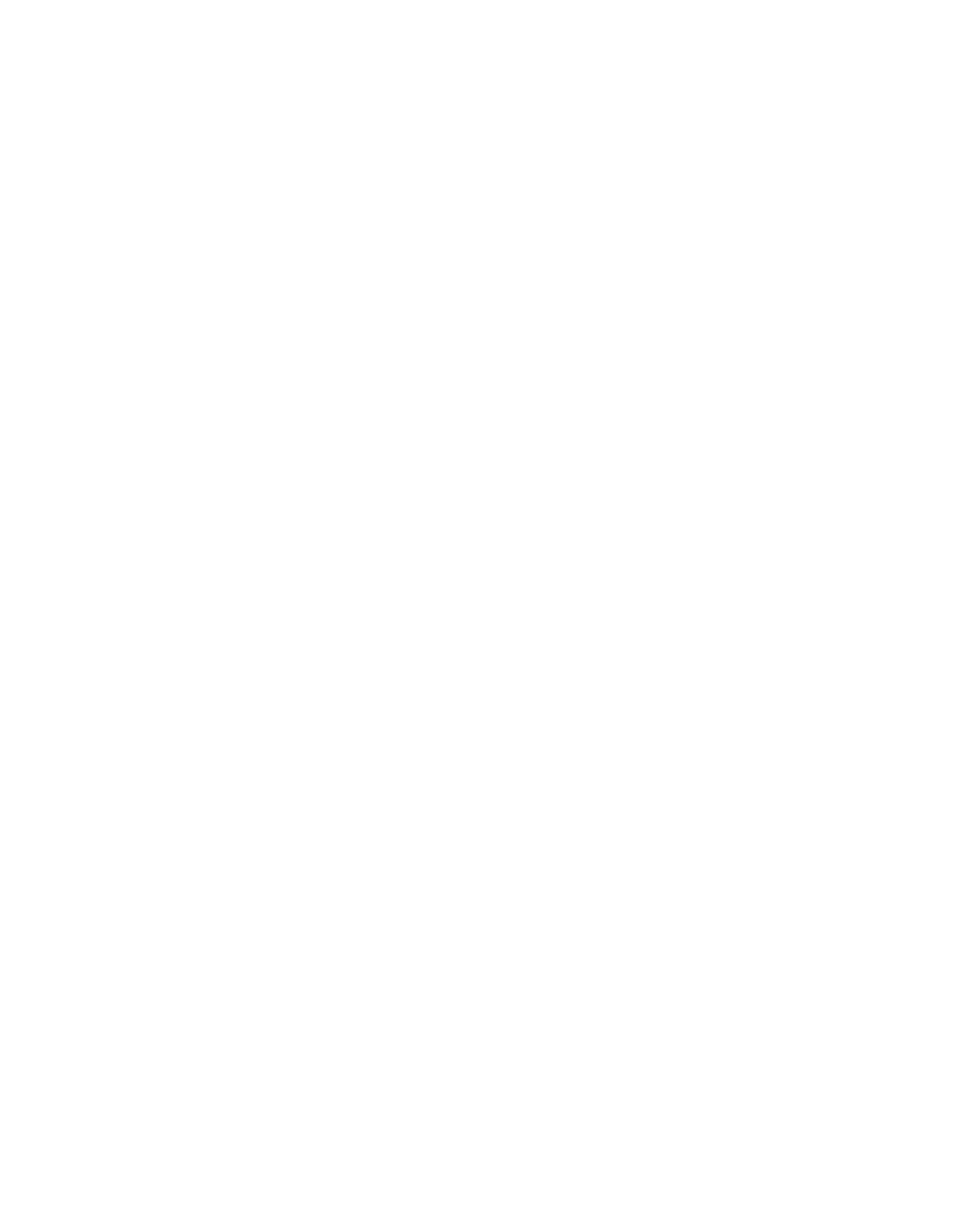the time passes, immense business opportunities under virtual banking will be originated but vulnerabilities to ICT will be the other side of coin. Bank Asia opted for a paradigm shift in its business dynamics to usher into a new horizon of collective prosperity and enlightened future like the glaring diamond shredding away all darkness.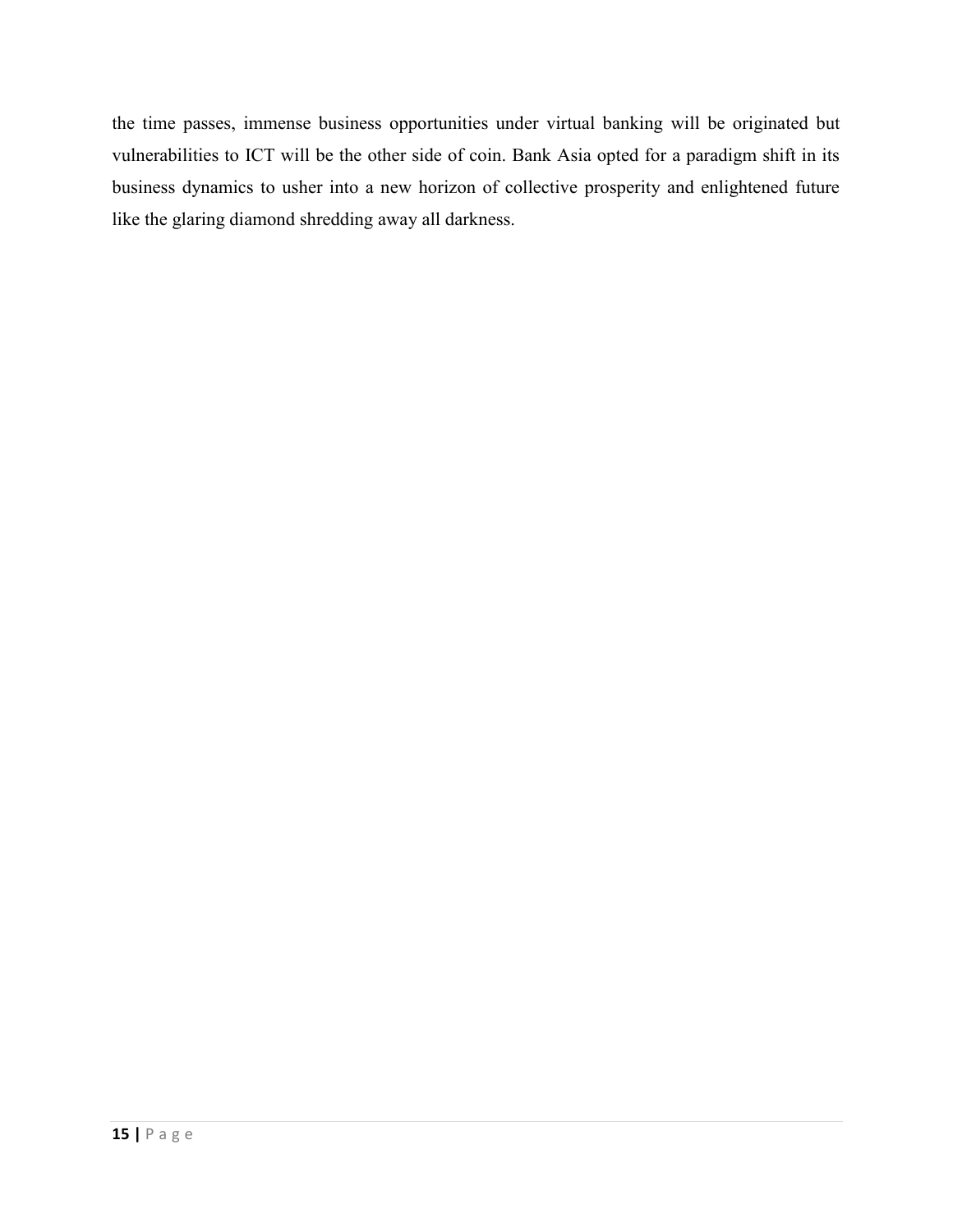### **3. Company Profile**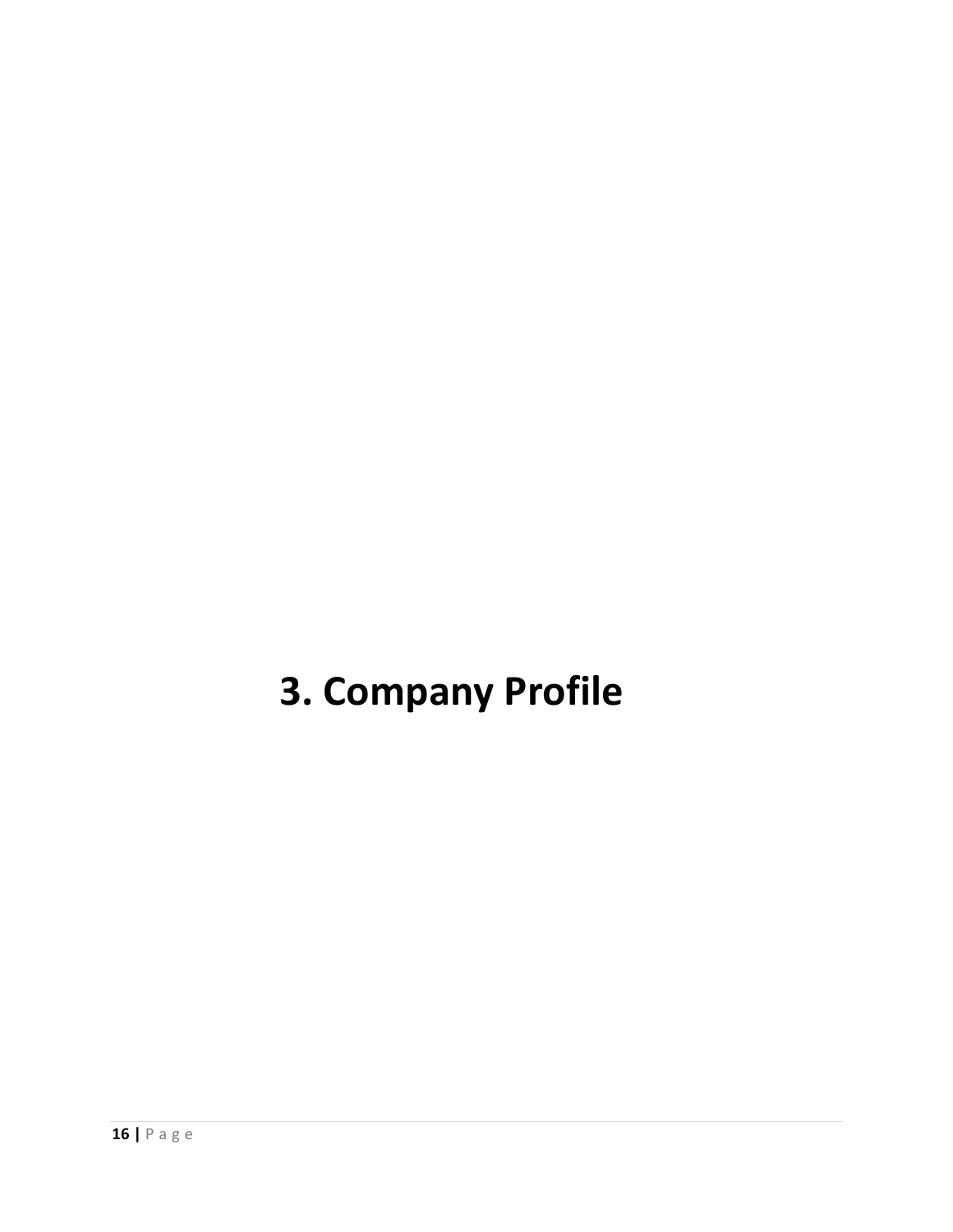#### **3.1. Overview of Bank Asia Ltd:**

#### **3.1.1. Introduction :**

Bank Asia Limited started its journey on November 27, 1999 with a view of providing the best quality technology driven services in banking sector. Since inception it has been able to cover major parts of the country by extending and expanding its network opening branches, agent banking outlets. The bank started its Islamic banking operation in 2008. They open the first subsidiary company  $,BA$  Securities Limited" on March 16, 2011, then  $,BA$  Exchange (UK)" Limited" in London, on May, 2011 and , Bank Asia Express USA Inc." in Jamaica, New York, USA on June 01, 2014. At present Bank Asia has 114 branches, 5 islamic windows.

6 SME service centers, 1 Off-shore unit and 3 subsidiaries. With an aim to serve the unbanked people, Bank Asia is now operating EBEK (Ektee Bari Ektee Khamar) to 35 districts, having 252 upazillas and 1,147,125 beneficiaries. The Bank has implemented 95 agent banking outlets in 33 districts to provide banking services to geographically dispersed rural poor segment of the society.

#### **3.1.2. Business Principle:**

Bank Asia Limited  $1<sup>st</sup>$  principal is to achieve customer satisfaction by providing highest services within country or outside country. They practicing green banking. They support human rights as declared by UN. They wants to make sure long term honesty, successful services.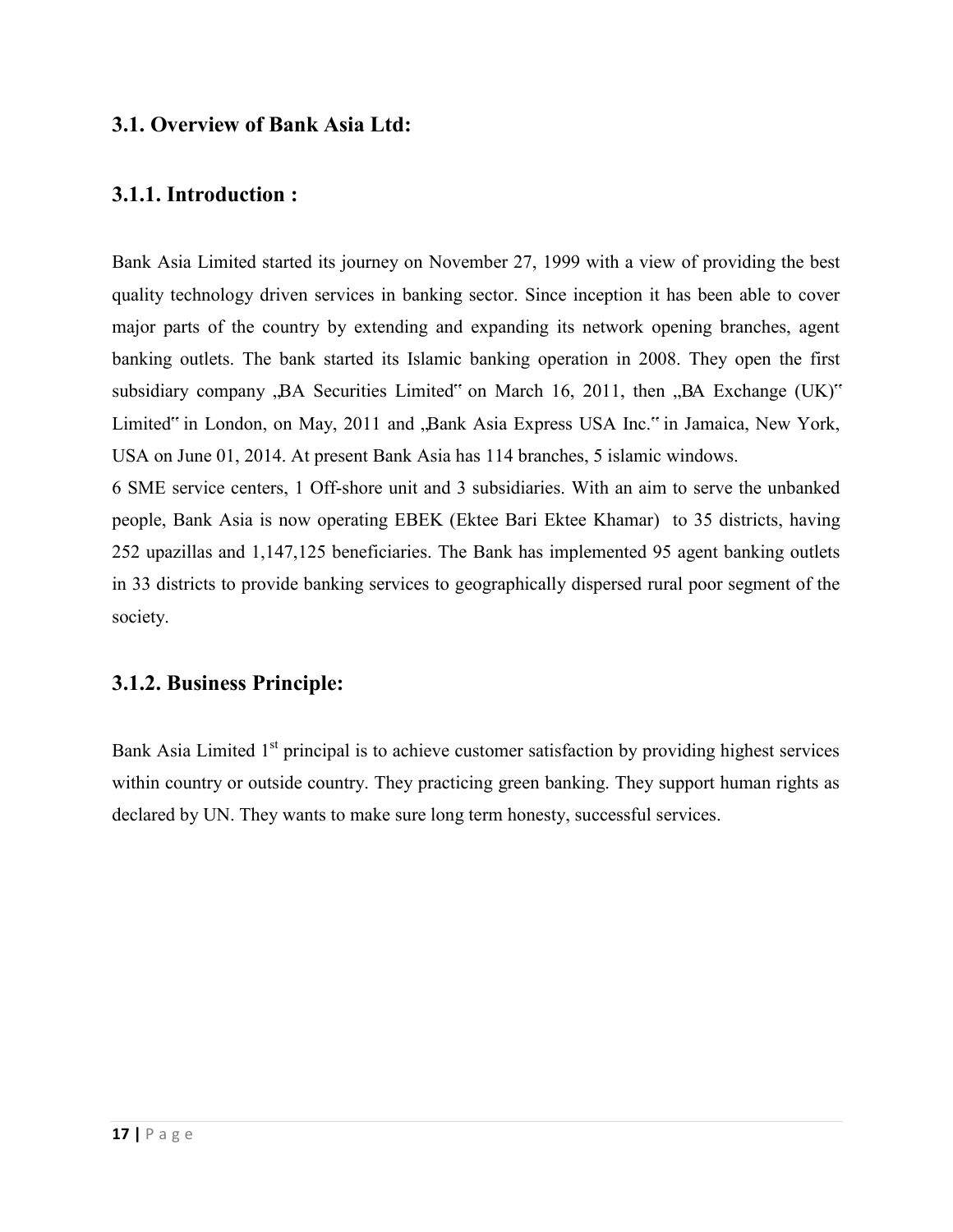#### **3.2. Vision:**

Their target is to create a country where poverty is non-existent. Their main vision is to create a environment where people get their rights on demand and their dignity with a highest consideration of making poverty free country.

#### **3.3. Mission:**

Their mission is to set an example of best service provider. They also wants to create an atmosphere where they have best quality employee, share holders, happy clients. They wants to fill their environment with positive energy for their customers.

#### **3.4. Credit Administration**

Function of Credit Administration Department (CAD) is to make quick, smooth and safe running of the operations against the most critical functions of loans and advances extended to the borrowers. Its main objective is to support and control the extension of all credit centrally by systemizing the credit facilities and working with critical CIB operation, regulatory reporting, monitoring expired loan, deferral documents and checking copies of major security documents.

#### **3.5. Agent Banking:**

Bank Asia Limited has introduced Agent Banking Services as the pioneer in Bangladesh with the objective of ensuring greater financial inclusion and increasing the outreach of the services to the unbanked population. Despite substantial bank branch expansion and emergence of microfinance institutions (MFIs), scant access to basic financial services remains a deprivation suffered by large segments of the poorer rural and urban population in Bangladesh, and therefore financial inclusion is viewed as a high policy priority for more inclusive and more equitable economic growth. A vast majority of Bangladeshi lives outside the full formal banking network (about half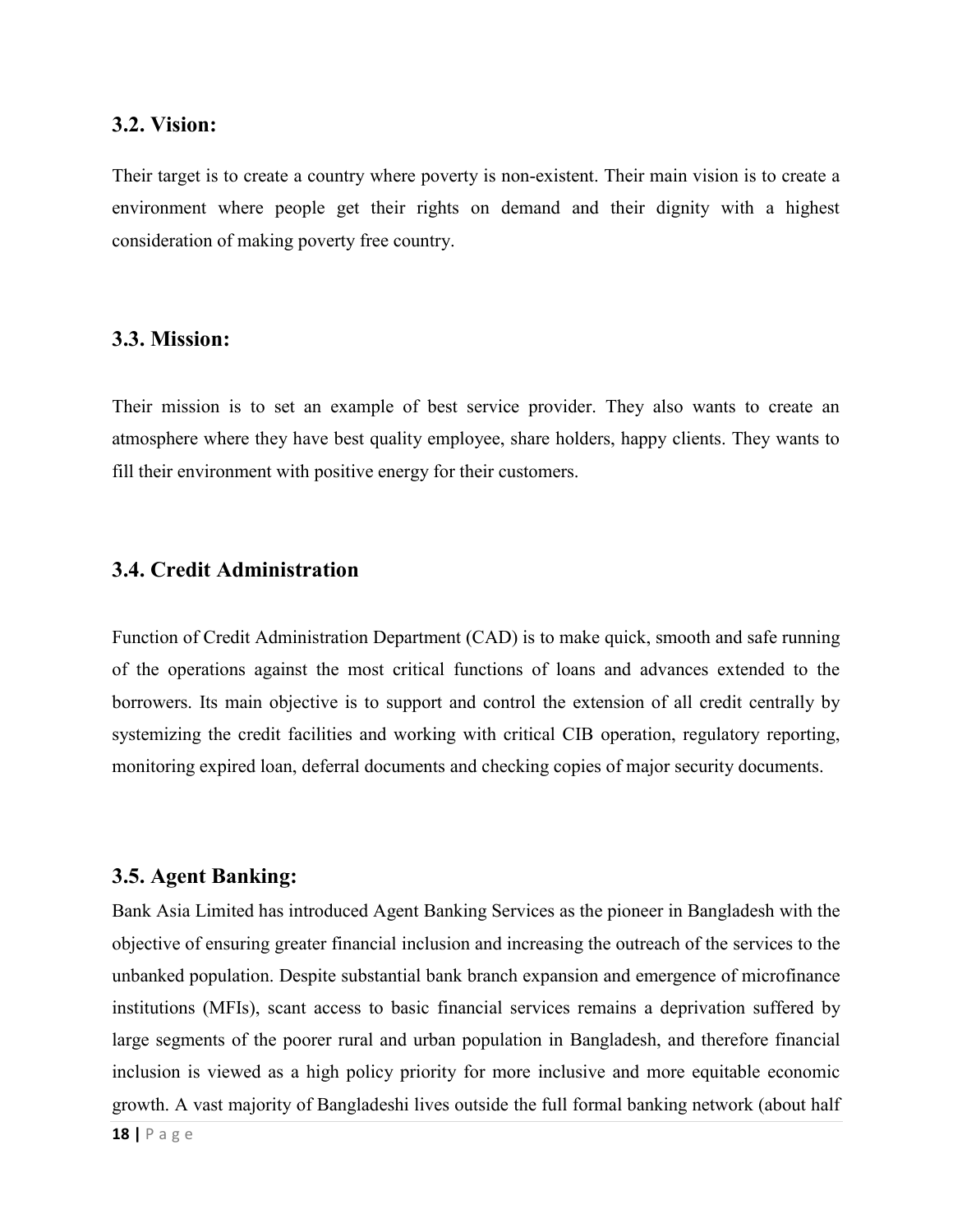of the adult people) and therefore deprived from essential financial services and subjected to unfair money lending practices. The Banks have traditionally been very cautious in extending its branches to remote areas. The root causes for the uneven coverage of financial facilities are manifold.

#### **3.7.1. Uneven Coverage of Financial Facilities in Agent Banking are:**

- Long distances  $&$  low population density
- High bank cost relative to income
- Low education & illiteracy
- Poor product/ channel design
- Awareness & Policy Support
- Agent Banking Product & Services
- Account Opening
- Deposit & Withdrawal
- Fund Transfer to any account of Bank Asia
- Inward Foreign Remittance Disbursement
- Utility Bill Payment (Telco, REB, etc.)
- School Banking
- Electronic Fund Transfer to any other Bank Account (BEFTN)
- $\bullet$  DPS  $\&$  TDS Account for customers
- Passport fee collection
- SME, Agricultural & Retail loan processing
- Mobile Apps for Agent Banking
- Debit Card/ ATM Card for Agent banking customer
- NFC Implementation
- Internet Banking facility for Agent banking customer.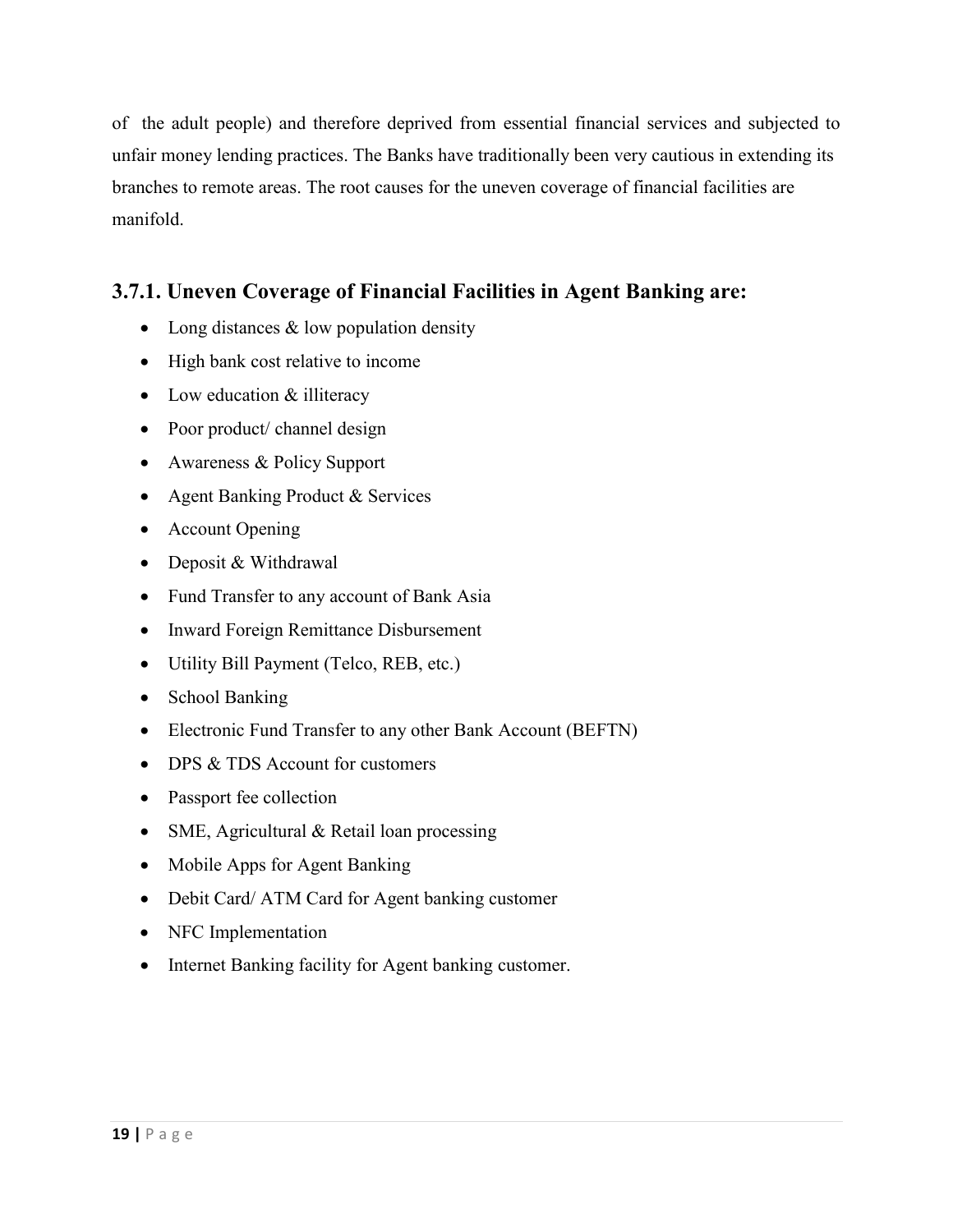#### **3.7.2. Institutional Agreement and New initiatives of Agent Banking:**

- Agent Banking through (UDC) under a2i
- Agent Banking through SFDF
- Agent Banking through BURO Bangladesh
- Agreement with WFP
- Agreement with GNB
- Agreement with SWAPNO
- e-Commerce through Agent Banking
- Banking Solution for Post Office
- Agreement with CARE
- Agreement with Padakhep Manabik Unnayan Kendra
- Agent Outlet for Insurance Product

#### **3.6. Bank Asia SMART App:**

Bank Asia SMART Banking app is an integrated internet and mobile banking solution designed to offer customers the widest capabilities across the internet and mobile channels. Smart Banking can offer increased customer experience and manage Customer"s accounts, pay bills, Change Password, Balance Enquiry, view statement, Fund Transfer, EFTN, Utility Bills Payment, Standing Instruction, Stop Cheque, View Cheque Status, Mobile Talk-Time recharge facilities for all Telco in Bangladesh. Supported operating systems are Android and Windows service for the time being.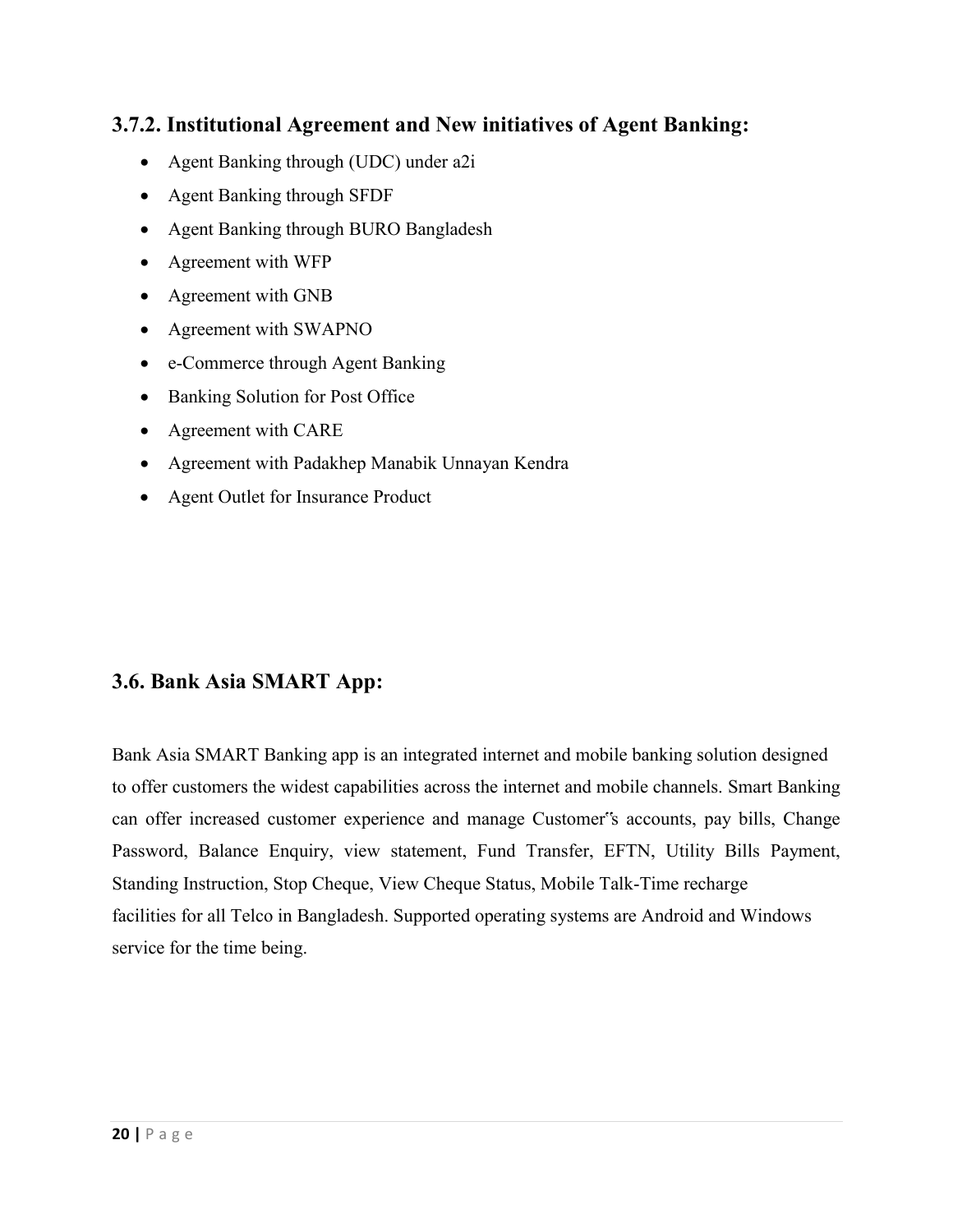#### **3.7. Contact Center:**

Bank Asia 24-Hour Contact Center, managing customer accounts is just a call away. Enjoy the convenience of banking anytime, anywhere simply by pressing a few buttons from customer phone and collect information and service for all products of Bank Asia Ltd. For any kind of help they can call 16205 24/7 day.

#### **3.8. EBEK:**

DuPont analysis is an approach to decomposing return on equity for better understanding of Return on Equity(ROE) and it is in increasing trend since 2013. After experiencing downward trend of previous two years. ROE has reached a very satisfactory level in 2015 considering industry average. This analysis will help us to understand which factor contributed to the ROE most and which factor caused the ROE to move.

| Particulars                          | 2015    | 2014    | 2013    |
|--------------------------------------|---------|---------|---------|
| <b>ROE</b>                           | 14.36%  | 14.09%  | 10.55%  |
| Net Profit Margin                    | 11.97%  | 10.88%  | 7.41%   |
| <b>Total Asset Turnover</b>          | 0.1056  | 0.1177  | 0.1295  |
| Financial Leverage                   | 11.3570 | 11.0065 | 10.9945 |
| <b>Operating Profit Margin</b>       | 27.94%  | 28.35%  | 27.49%  |
| <b>Effect of Non-Operating Items</b> | 0.6867  | 0.7297  | 0.6901  |
| Tax Effect                           | 0.6241  | 0.5261  | 0.4147  |

Higher the value of all components of DuPont analysis higher the positive impaction return on equity.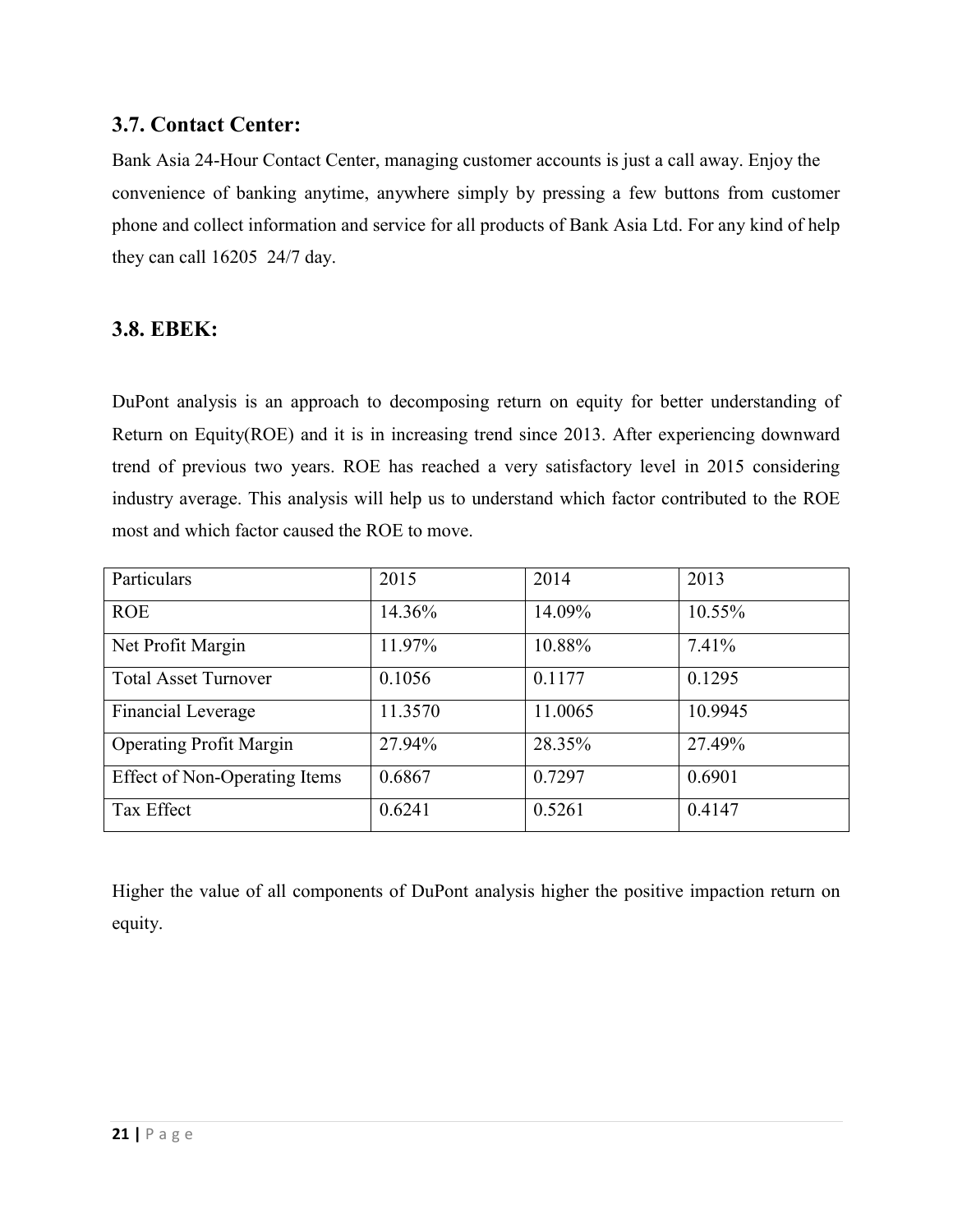# **4. Analysis:**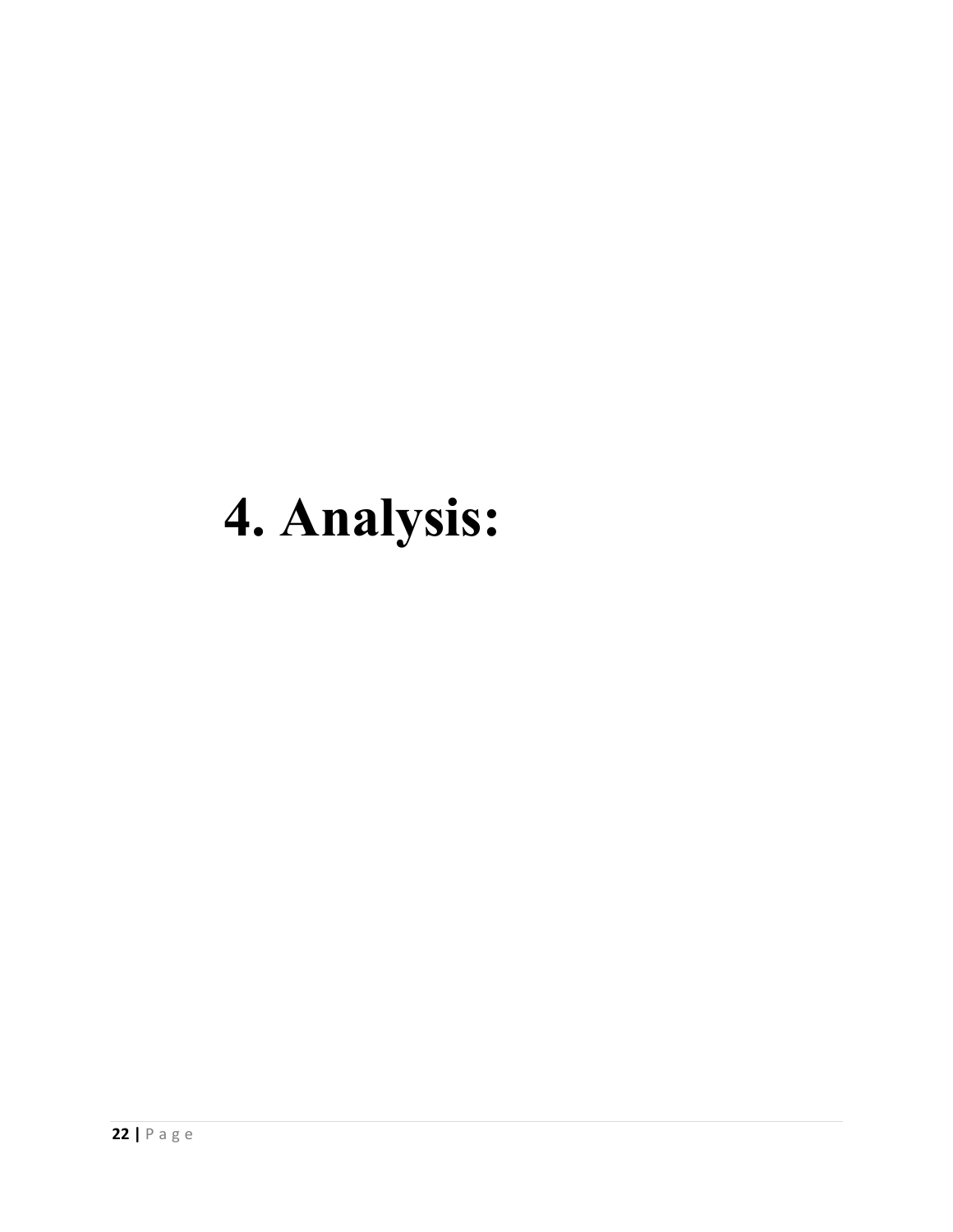#### **4.1. Bank Asia Limited**

- 1. Main Operations
	- Conventional Banking
	- Islamic Banking
	- Off- Shore Banking
- 2. Subsidiary Companies
	- BA Securities Ltd.
	- Bank Asia Exchange Company Ltd.
	- BA Express Inc.

#### **4.2. Overall Operations:**

This bank has passed a challenging year under the backdrop of sluggish investment, excess liquidity pressure, rising non-performing loan and declining interest rate on advance although political and economic condition of the country was almost stable throughout the period. They have total assets Tk. 224,347 million compared to Tk. 182,731 million in 2014 with a growth of 22.77% and total capital achieved Tk. 22,836.83 million from Tk. 17,843.22 million in 2014 with a growth of 28%. Deposit Achieved Tk. 169,827 million compared to Tk. 140,869 million with a growth 21% , Loans and advances was 17% higher than the preceding year and stood at Tk. 136,396 million.

Their import increased by 17% and achieved USD 1,607 million (Tk. 129,930 million) where in 2014 it was USD 1,378 million (Tk. 110,193 million). Export increased by 13% and reached at USD 1,135 million (Tk. 89,275 million) which was USD 1,009 million (Tk. 77,647 million) in the previous year. Inward remittance showed a growth of 3% and reached USD 552 million (Tk.42,997 million) compared to USD 536 million (Tk. 41,733 million) in 2014. Spread reduction by 1.14% in 2015 adversely affected profitability but still by increasing investment income the bank could maintain 3.93% growth in operating profit.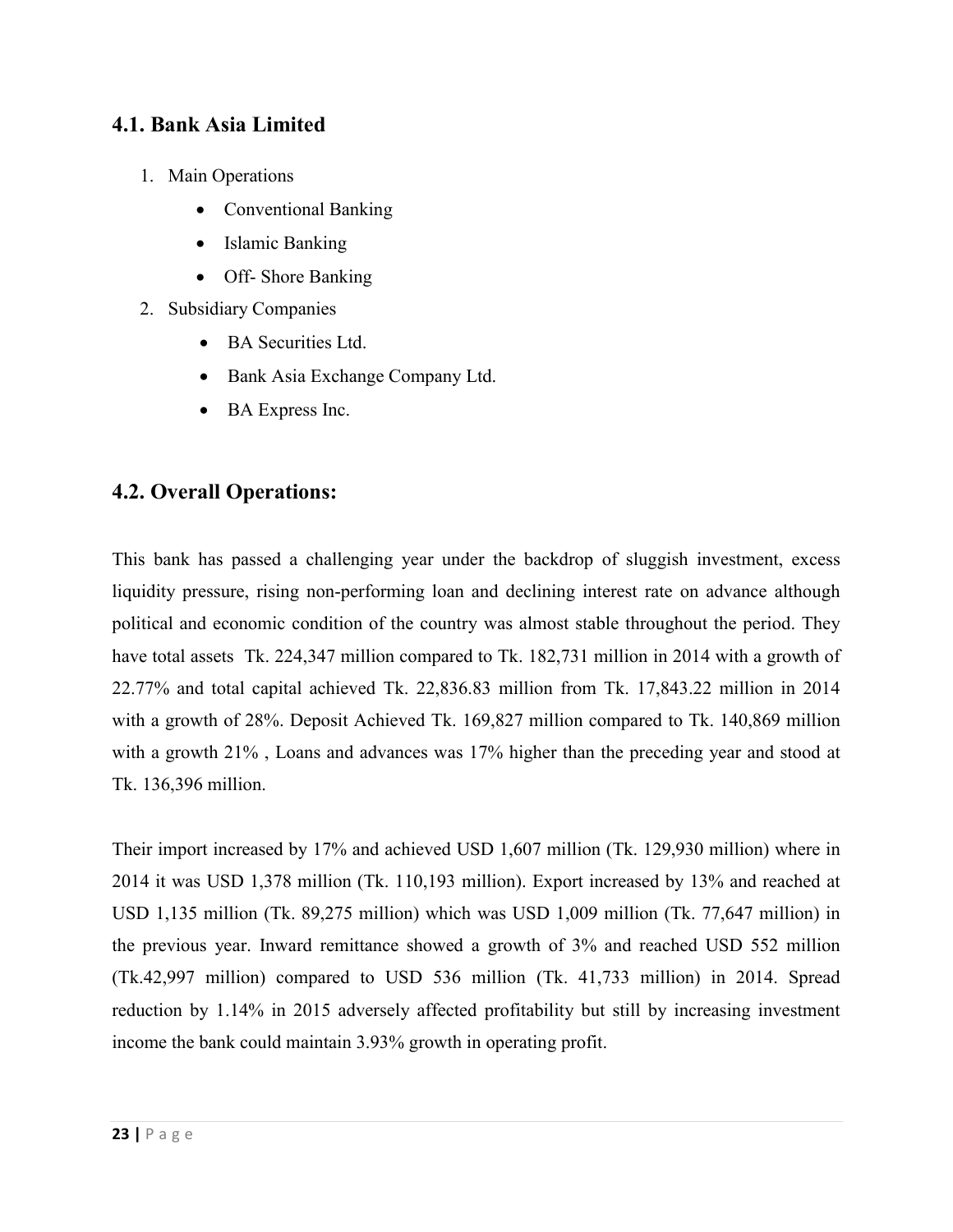#### **4.3. Corporate Financing:**

Corporate banking of Bank Asia Limited always been enjoying an overwhelming share of total business since its journey apart and it now strives to drive beyond expectation by achieving uncharted landmarks on its way when the Bank is eyeing to grab tempting top tier positions in terms of profit making in the industry. With the brisk expansion of corporate banking base while promoting existing client pool and originating new clients through customized services rendered by one of the most versatile corporate banking teams in the industry, Corporate Assets & Client origination that has originally been responsible for corporate banking metamorphosed recently into Corporate & Large Loan both to bring fresh zeal and competitive edge in asset management and to prioritize asset portfolio prompting it to be the most rewarding business segment.

To keep services more client-focused, there have been six strategic arms under corporate business of the Bank:

- General Corporate Finance: There are two wings under General Corporate Finance and they deal with all general modes of finance except specialized modes.
- Export Finance: they give their clients more facilities to increase their volume. For this reason they has built a special individual department to give more resources.
- Project Finance: they allows corporate houses to meet their projects" financial requirement more in tune with expected cash flow and it finances in avant-garde sectors like rice bran oil, auto bricks, jute processing, food processing, ICT, education etc. Syndication and
- Structured Finance: It deals with arranging funds for large projects of corporate houses thereby spreading the risk amongst the partner Banks.
- Credit Restructuring (erstwhile Impaired Assets Management): It closely monitors performance of downgrading clients and counsel clients, if necessary to overcome from snags for improvement in debt service capacity.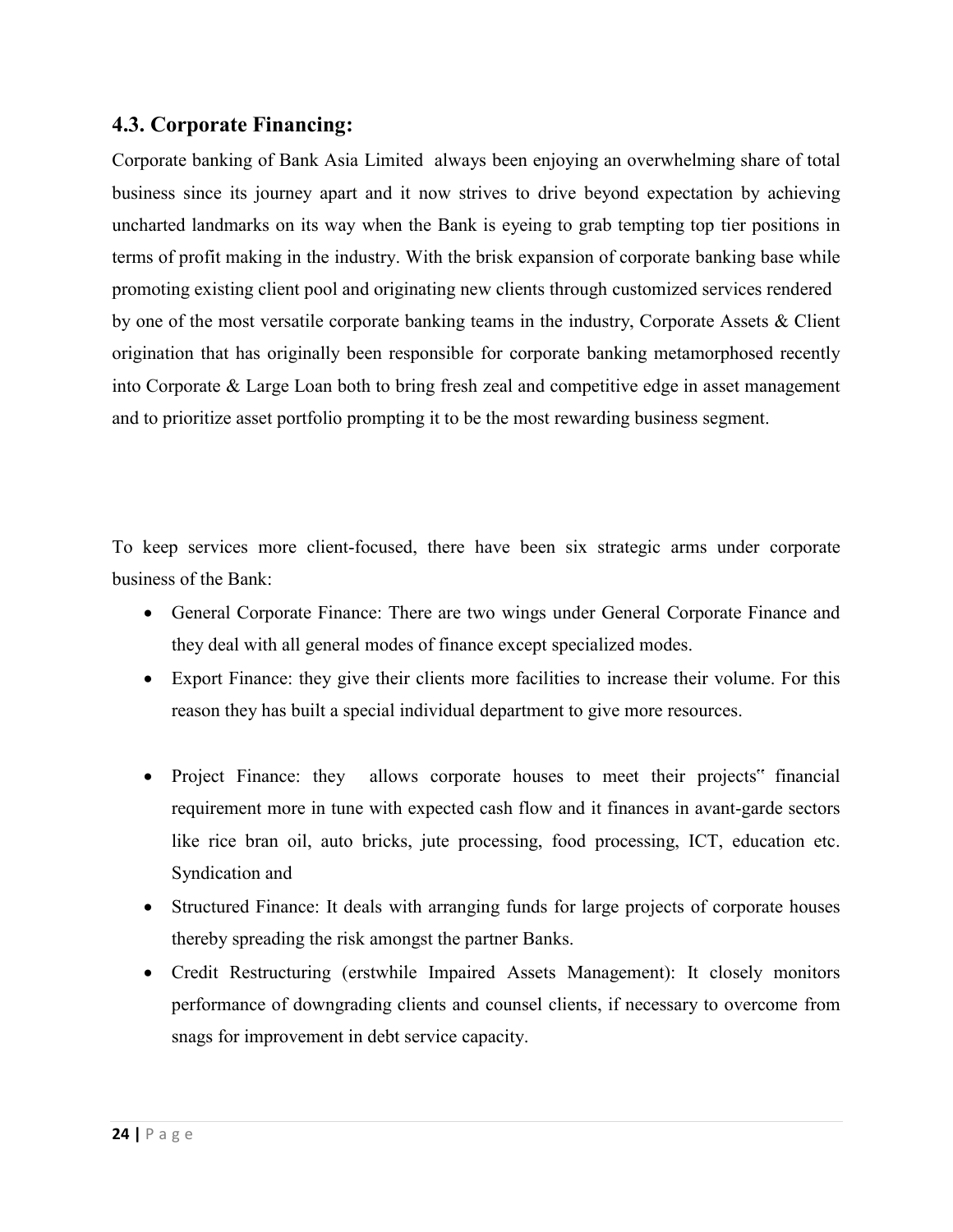• Trade Finance (Offshore & Others): It provides financial solutions to customers of export processing zone and facilitate bill discounting, term finance etc. to on shore clients.

#### **4.4. MSME:**

In the organogram of Bank Asia, MSME Division and Retail Division incorporated under Small, Medium & Retail business segment. MACO, Small Enterprise, Micro Finance Unit and Agricultural unit are reconstructed under MSME.

#### **4.5. Cottage, Micro & Small Enterprise Financing:**

Cottage, Micro and Small business are the catalyst intended for the socio economic development of many countries of the world. They are viewed as vehicles for the achievement of national macroeconomic purpose in terms of employment generation at low investment cost and enhancement of apprenticeship training. Employment generation from this sector contributes 81% of national employment (excluding Agricultural employment) and 29% to GDP. Having this wide horizon of opportunity, and keeping the perspective in mind to give the financial accessibility to the underserved population across the country, Bank Asia focused on amplifying the market coverage and as a part of this purpose to develop the MSEs from rural level, the Bank established Agent Banking Booths throughout the year 2016. With this channel expansion, Bank Asia SME has stepped into the territories where no Bank or FIs have reached so far.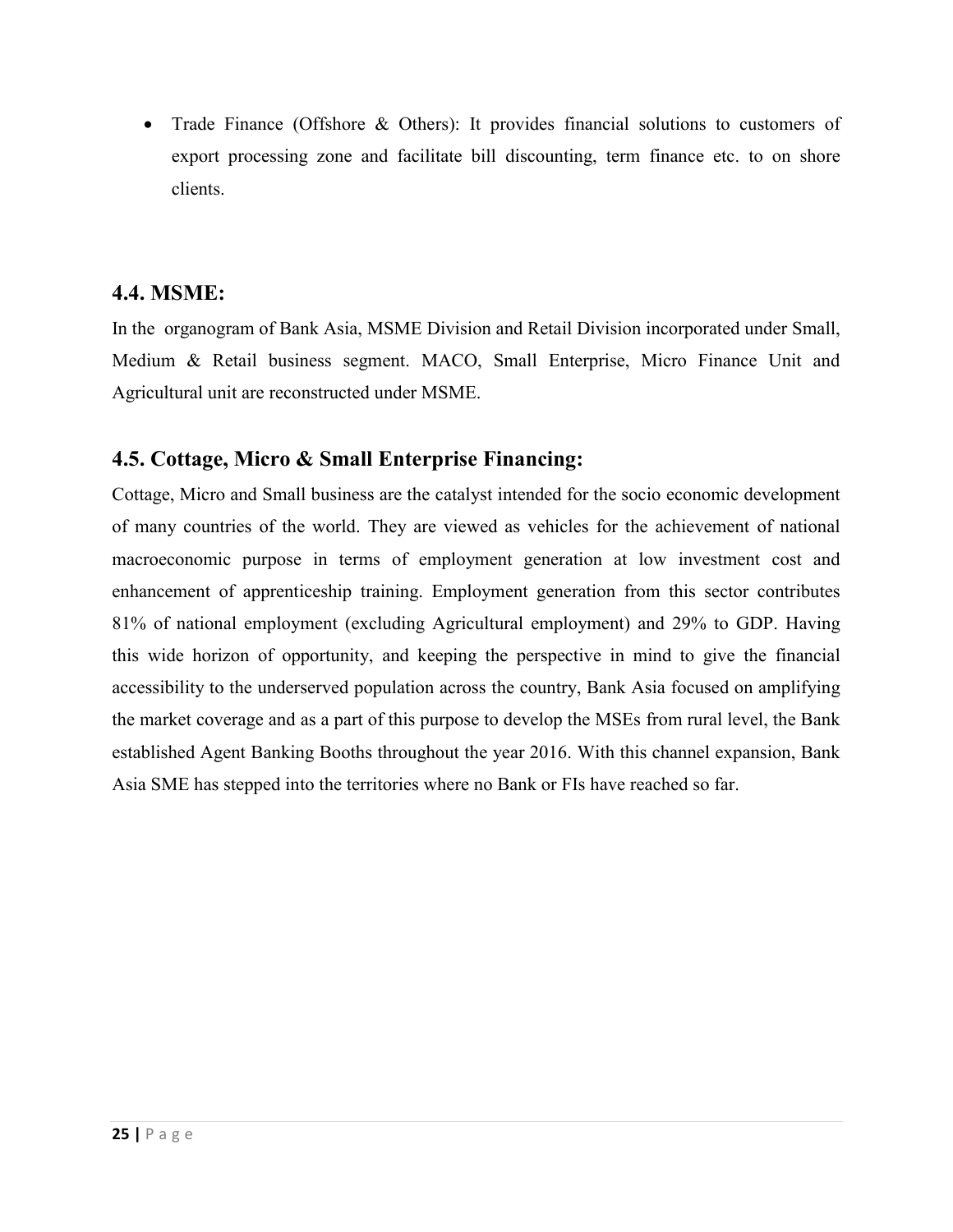#### **4.6. Sectoral Distribution of Credit:**

Sector wise distribution of loans and advances is as follows:

| SL. | Sectors                   | 2015      |        | 2014      |        |
|-----|---------------------------|-----------|--------|-----------|--------|
| 1.  | <b>Industries</b>         |           |        |           |        |
|     | Agriculture and Jute      | 1,758.34  | 1.29%  | 1,579.11  | 1.35%  |
|     | Cement                    | 491.26    | 0.36%  | 1,646.80  | 1.41%  |
|     | Chemicals                 | 619.93    | 0.45%  | 1,207.93  | 1.03%  |
|     | Electronics               | 1,638.68  | 1.20%  | 392.81    | 0.34%  |
|     | Food & Allied             | 13,090.57 | 9.60%  | 6,878.99  | 5.89%  |
|     | Paper                     | 3,633.85  | 2.66%  | 3,303.54  | 2.83%  |
|     | Readymade Garment         | 15,002.06 | 11.00% | 6,128.24  | 5.25%  |
|     | <b>Real Estate</b>        | 10,443.77 | 7.66%  | 5,123.09  | 4.39%  |
|     | Steel                     | 5,878.55  | 4.31%  | 11,851.85 | 10.15% |
|     | Textile                   | 9,680.05  | 7.10%  | 6,283.45  | 5.38%  |
|     | Others                    | 16,065.00 | 11.78% | 14,235.57 | 12.19% |
|     | Subtotal                  | 78,302.06 | 57.41% | 58,631.38 | 50.19% |
| 2.  | Infrastructure            |           |        |           |        |
|     | Power                     | 690.12    | 0.51%  | 1,498.71  | 1.28%  |
|     | Telecom                   | 528.51    | 0.39%  | 339.40    | 0.29%  |
|     | Construction              | 4,913.52  | 3.60%  | 4,338.95  | 3.71%  |
|     | Transport                 | 3,023.32  | 2.22%  | 3,420.20  | 2.93%  |
|     | Subtotal                  | 9,155.46  | 6.71%  | 9,597.26  | 8.22%  |
| 3.  | <b>Commercial Lending</b> | 31,280.13 | 22.93% | 37,105.86 | 31.77% |
| 4.  | <b>Export Financing</b>   | 6,003.30  | 4.40%  | 1,765.30  | 1.51%  |
| 5.  | House Building Loan       | 363.24    | 0.27%  | 163.89    | 0.14%  |
| 6.  | Credit<br>Consumer        | 5,482.24  | 4.02%  | 4,073.10  | 3.49%  |
|     | Scheme                    |           |        |           |        |
| 7.  | Small & Medium            | 3,414.66  | 2.50%  | 2,675.51  | 2.29%  |
| 8.  | Staff Loan                | 1,241.68  | 0.91%  | 1,090.19  | 0.93%  |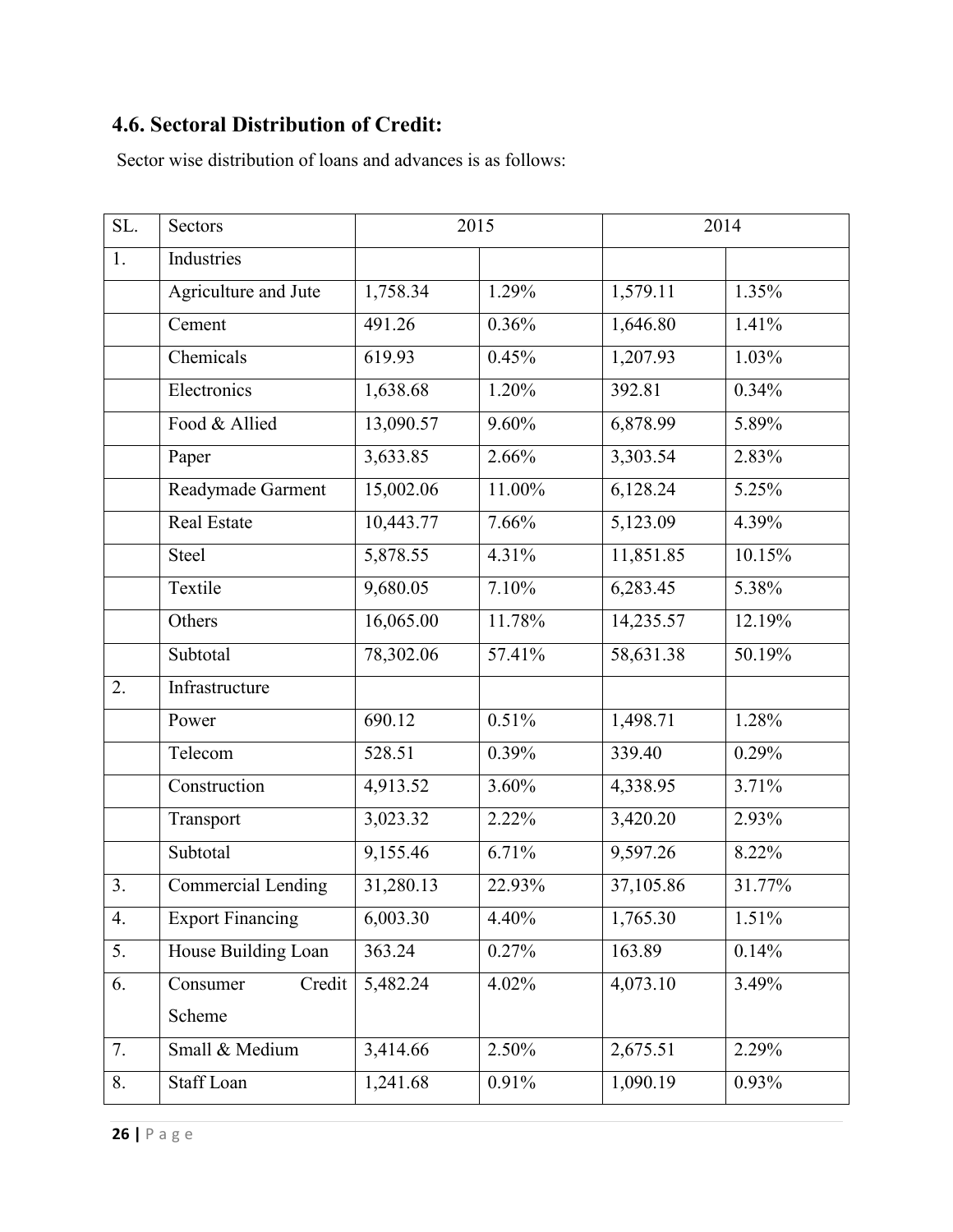| <u>9</u> | Credit Card           | 1,147.96   | 0.84%   | 1,063.17   | $0.91\%$ |
|----------|-----------------------|------------|---------|------------|----------|
| 10.      | Non-Banking Financial | 5.60       | $0\%$   | 643.21     | $0.55\%$ |
| Total    |                       | 136,396.34 | 100.00% | 116,808.85 | 100.00%  |

#### **4.7. Credit Risk Management:**

In 2016, CRM Department has developed a good number of new policies and guidelines as well as updated and revised some existing policies and guidelines to ensure appropriate credit risk process. Some of these policies and guidelines have already been approved and have come in force. Some are under review of the senior management for final approval.

New policies and guidelines that have been developed by the department include the following:

- Policy Gidlines: Credit Risk Management (Draft)
- Policy Guidelines to Meet Urgent Credit
- Requirement of the Borrower (Draft) Bank Guarantee Operation Manual
- Policy on Collateralization of the Exposure to Proprietorship Concerns
- Securitization of the exposers to the publicly listed companies
- Monitoring policy of Ship Breaking Customer of the Bank

The Department has also updated and revised following existing policies and guidelines in response to changing business environment:

- Review of Existing Delegation of Business Power
- Modification of SOD (Earnest Money) Financing Policy
- Sectoral Lending Cap 2015-2016
- Early Alert Process

CRM Department has two other core functions, risk assessment of credit proposal and monitoring of credit portfolio. The Department conducted "Risk Assessment" of 1,690 number of credit proposals received from two business units, Corporate & Large Loan (C&LL) and Mid-Market Assets & Client Origination (MACO). MACO has dealt with customers having exposures ranging from TK. 5.00 million to TK. 100.00 million and C&LL has dealt with customers having exposures above TK. 100.00 million.

Along with "Risk Assessment", the Department has also issued "clearance" and "feedback" on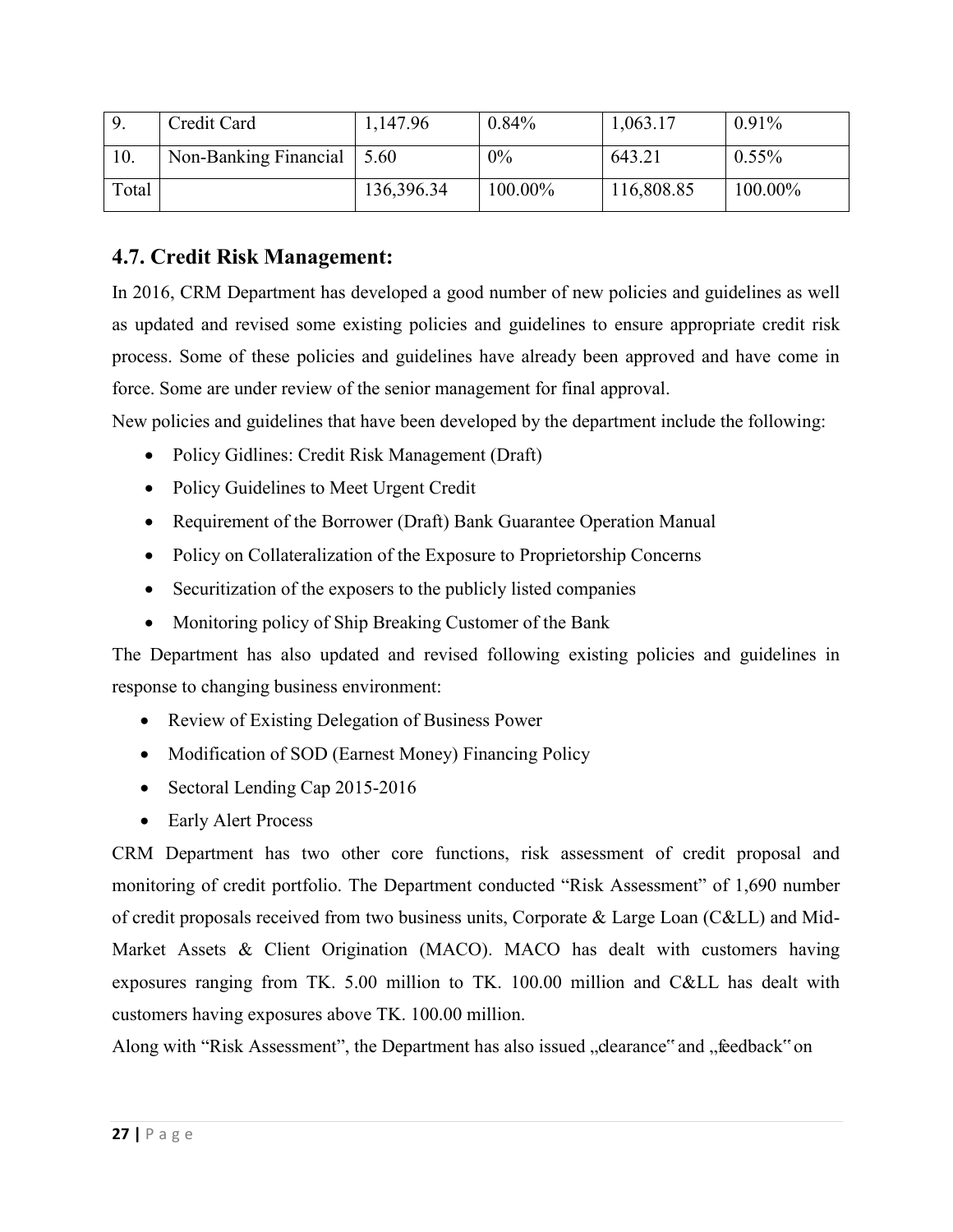Reply provided by business units (C&LL and MACO). The department issues "Sanction Advices" and "Documentation Checklist" against credit proposal approved by the Board. Total size of the funded and non funded portfolio handled during the period was TK. 33.72 billion ( Funded: TK. 17.87 billion; Non-Funde: TK. 18.98 billion).

#### **4.8. The following table will provide details: (Million Taka)**

Bank Asia has provided different facilities to their customers. They wants to make their customer independent and happy so they provide different types of loan scheme.

| Facility Type   | Total      |             |            |
|-----------------|------------|-------------|------------|
|                 | Funded     | Non-Funded  | Total      |
| One Time        | 27,981.65  | 34,897.78   | 55,721.28  |
| <b>New</b>      | 37,639.93  | 25, 243. 75 | 48,210.28  |
| Renewal         | 41,941.88  | 52,961.52   | 87,452.01  |
| Enhancement     | 10,814.43  | 14,337.89   | 22,747.89  |
| with<br>Renewal | 35,016.36  | 53,424.42   | 80,298.99  |
| Enhancement     |            |             |            |
| Reduction       | 735.56     | 10.00       | 745.56     |
| Renewal<br>with | 8,472.40   | 6,780.46    | 14,223.97  |
| Reduction       |            |             |            |
| Restructuring   | 4,679.44   | 27.00       | 4,706.44   |
| with<br>Renewal | 5,584.90   | 1,382.00    | 6,716.90   |
| Restructuring   |            |             |            |
| Rescheduling    | 4,868.66   |             | 4,868.66   |
| Regret          | 943.20     | 772.50      | 1,535.70   |
| Total           | 178,678.41 | 189,737.32  | 327,227.69 |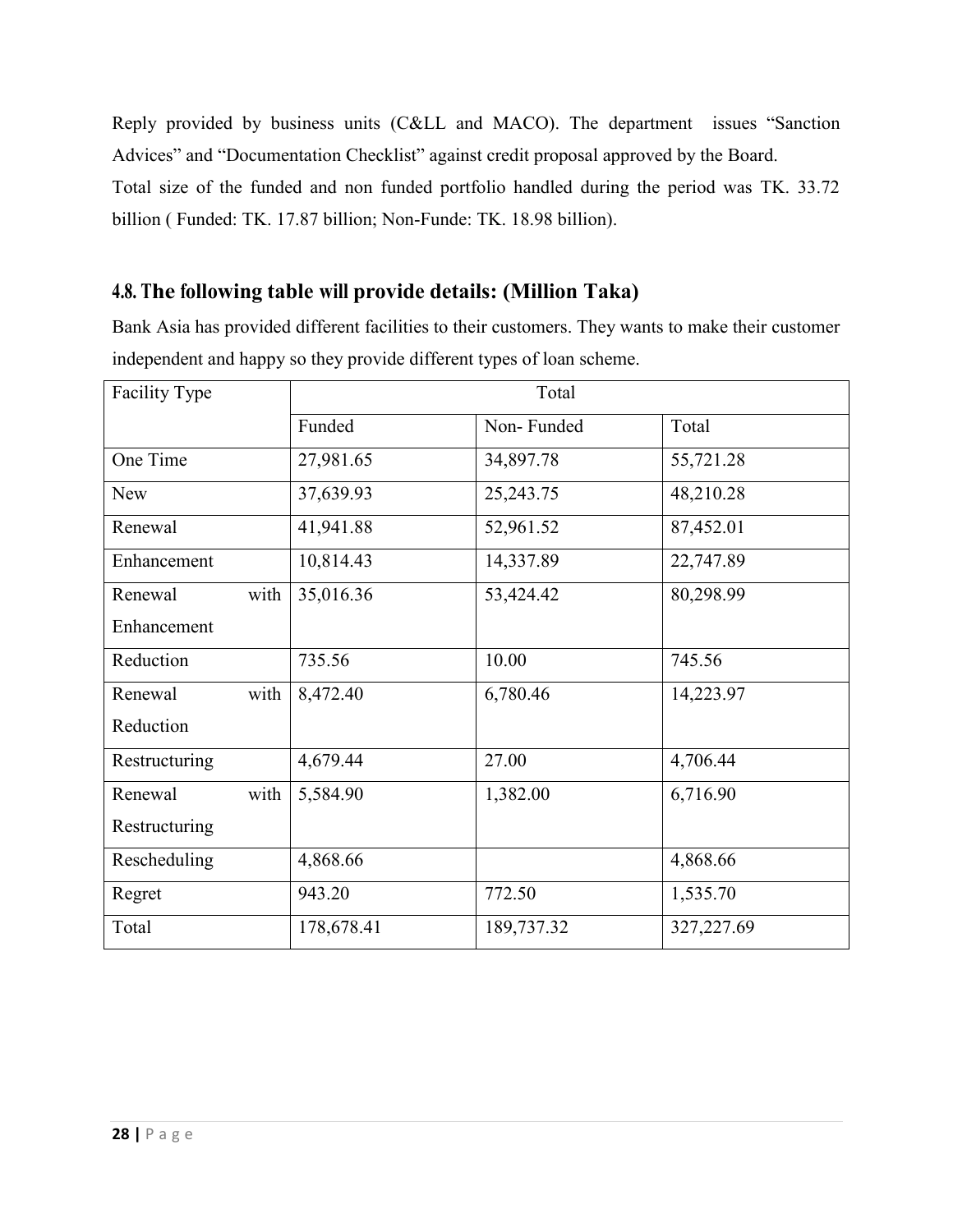#### **4.9. Bank Asia At A Glance( 2016):**

#### **4.9.1. Global position in terms of Deposit, Advance & operating profit: "12th"**

Interms of global position Bank Asia achieved  $12<sup>th</sup>$  position among other banks, in Deposit, Advance & Operating profit. The amount of Deposits of Bank Asia increased by 13%, the amount of Advance increased by 20%, though the amount of operating profit and remittance decreased by 1% and 3%. Again the amount of export import increased by 16% and 14%. The chart are following:

| <b>Deposit</b>          | Increase | 13%    |
|-------------------------|----------|--------|
| <b>Advance</b>          | Increase | 20%    |
| <b>Operating Profit</b> | Decrease | $-1\%$ |
| <b>Export</b>           | Increase | 16%    |
| Import                  | Increase | 14%    |
| Remittance              | Decrease | $-3\%$ |

They have achieved  $12<sup>th</sup>$  global position among other popular bank which shows that they understand the business and customers mind very well.

#### **4.9.2. Bank Asia Budget Achievement (2016):**

Bank Asia had a target to fulfill within 2016. They almost achieved their given budget target in many sectors, though in some sectors they have achieved only half of their given target. The amount of deposit was 1,912 crore which is 60% of given target, the amount of advance is 1,639 crore which is 63% of given target, the amount of operating profit 593 crore, which is 83% of given target, the amount of Import is 1,487 crore which is 91% of given target, the amount of export is 1,031 crore, which is 90% of given target, the amount of remittance is 4,166 crore, which is 79% of given target. Their fulfillment of given target are much more better than 2015.

| <b>Sectors</b>          | <b>Budget Achievement</b> | $\frac{0}{0}$ |
|-------------------------|---------------------------|---------------|
| <b>Deposit</b>          | $1,912$ crore             | 60%           |
| <b>Advance</b>          | $1,639$ crore             | 63%           |
| <b>Operating profit</b> | 593 crore                 | 83%           |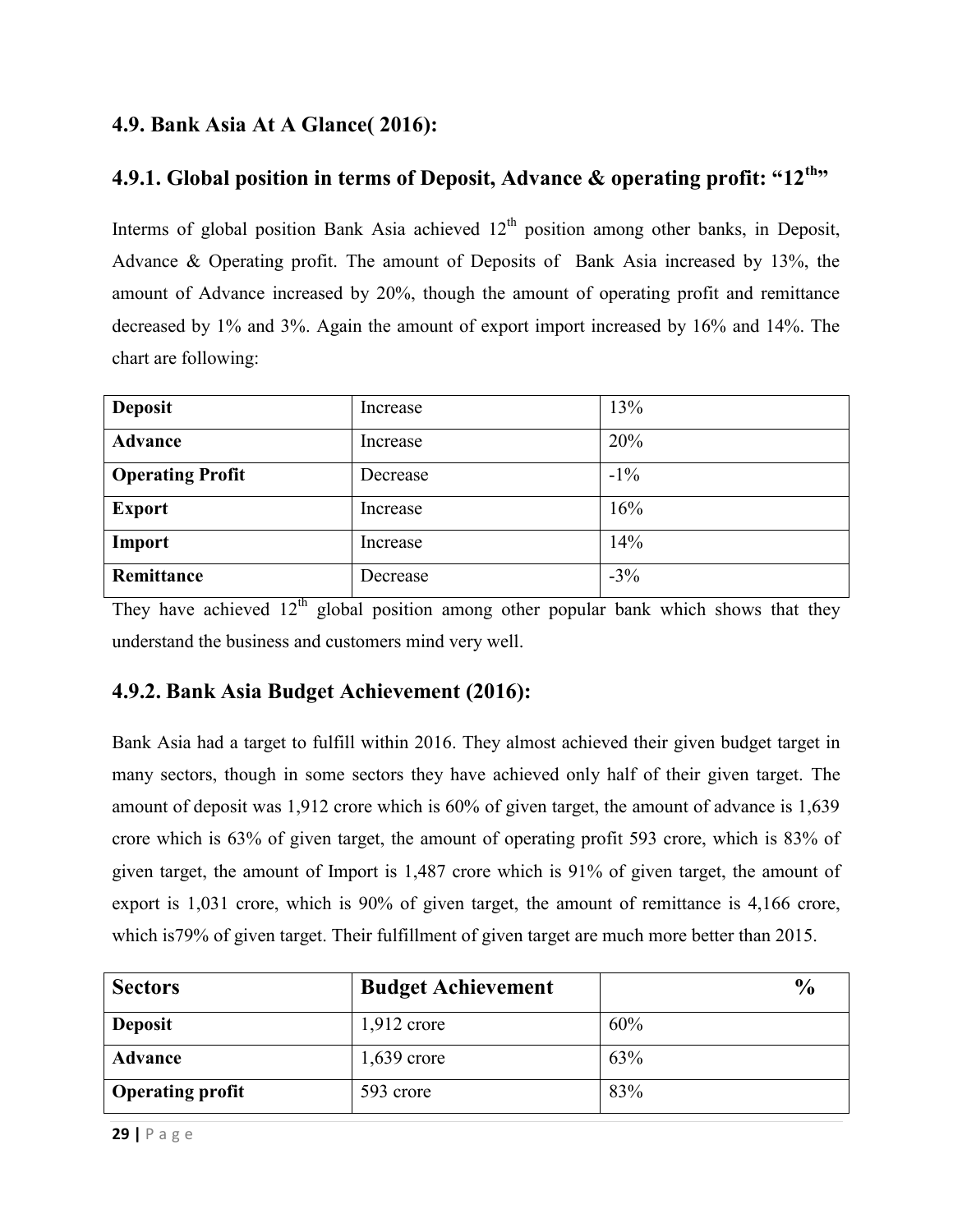| Import        | 1,487 Crore   | 91% |
|---------------|---------------|-----|
| <b>Export</b> | $1,031$ crore | 90% |
| Remittance    | 4,166 Crore   | 79% |

#### **4.10.3. Target Achievement Of Paltan Branch(2016):**

I have worked with Paltan Branch. They have achieved 80% of their target during 2016, which is far better than year 2015. In some sectors like deposit , advance their achievement percentage are decreased by 19% and 20% but in year 2015 they had positive percentage which shows increased amount. That means in year 2016 their performance decreased in this two sectors. Apart from these two sectors other sectors target achievement increased, though classified loan increased by only a small portion by 0.17% and SMA increased only by 0.03% which are not significant in business sector. But in Export they achieved 745% of their target, where their target was only 2 crore but they achieved 14.90 crore ,which is a very big achievement for them.

Their overall profit is 10.25 crore, their profit achieved by 80.3% of their given target.

| <b>Serial</b>      | <b>Sectors</b> | <b>Target</b> | Achievement | percentage | <b>Target</b> |
|--------------------|----------------|---------------|-------------|------------|---------------|
|                    |                |               |             |            | (2017)        |
| 1.                 | Deposit        | 340 Crore     | 273 Crore   | $-19%$     | 300 Crore     |
| 2.                 | Advance        | 220 Crore     | 170 Crore   | $-20%$     | 220 Crore     |
| 3.                 | Profit         | 12.75 Crore   | 10.25 Crore | 80.3%      | 12.75 Crore   |
| $\boldsymbol{4}$ . | Import         | 50 Crore      | 33.80 Crore | 67.64%     | 50 Crore      |
| 5.                 | Export         | 2 Crore       | 14.90 Crore | 745%       | 20 Crore      |
| 6.                 | Classified     |               |             | 0.17%      |               |
|                    | Loan           |               |             |            |               |
| 7.                 | <b>SMA</b>     |               |             | 0.03%      |               |
| 8.                 | AD Ratio       |               |             | 62.49%     |               |
| 9.                 | Cost of Fund   | 6.76%         | 6.61%       |            |               |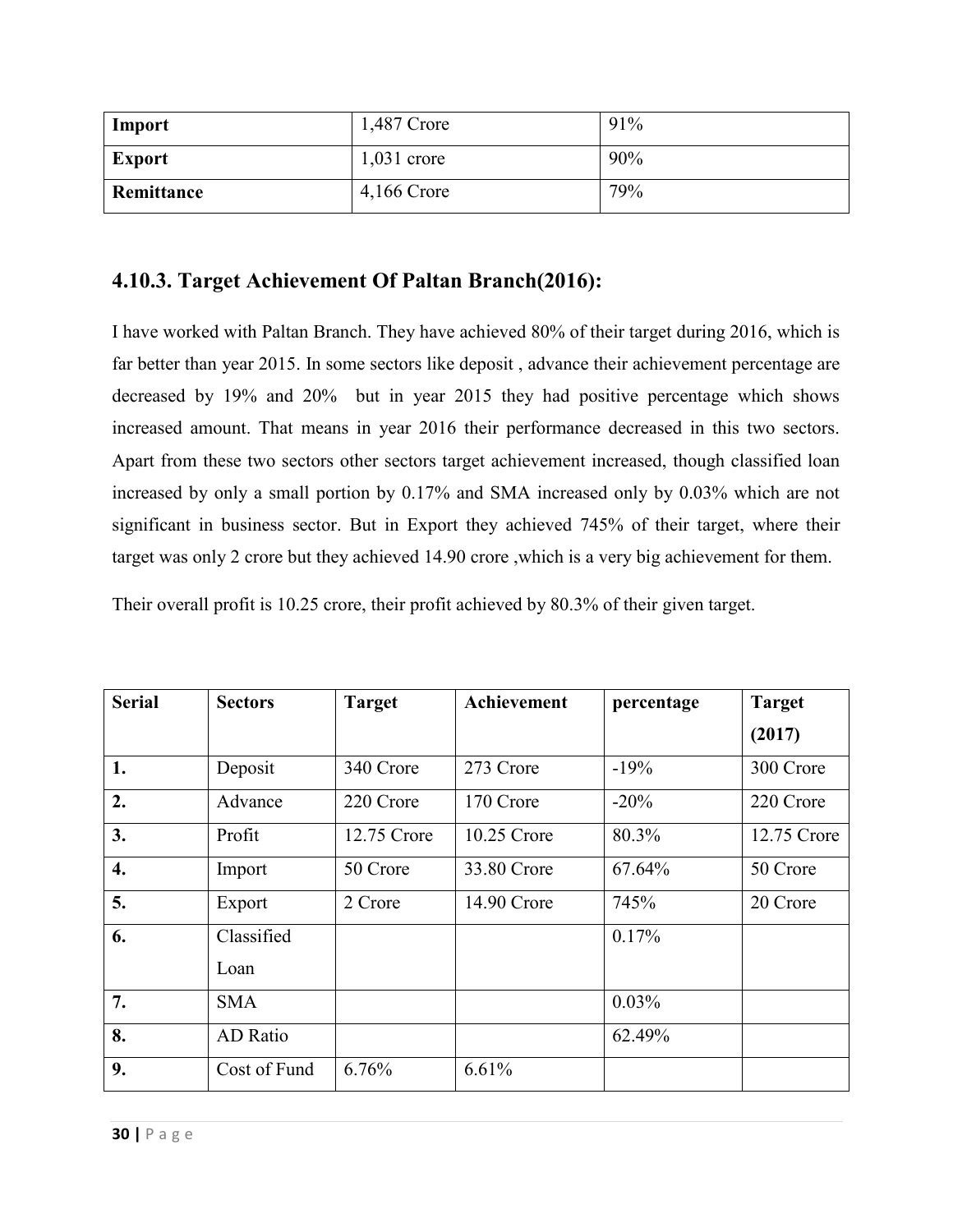| 10. | Cost                | of $5.70\%$ | 5.27%    |  |
|-----|---------------------|-------------|----------|--|
|     | Deposit             |             |          |  |
| 11. | Yeld                | 11.65%      | 10.65%   |  |
| 12. | Speard              | 5.95%       | 5.38%    |  |
| 13. | <b>Burden Ratio</b> | 0.65%       | $0.77\%$ |  |
| 14. | <b>High Cost</b>    | 71%         | 57%      |  |
| 15. | Low Cost            | 13%         | 17%      |  |
| 16. | No Cost             | 16%         | 26%      |  |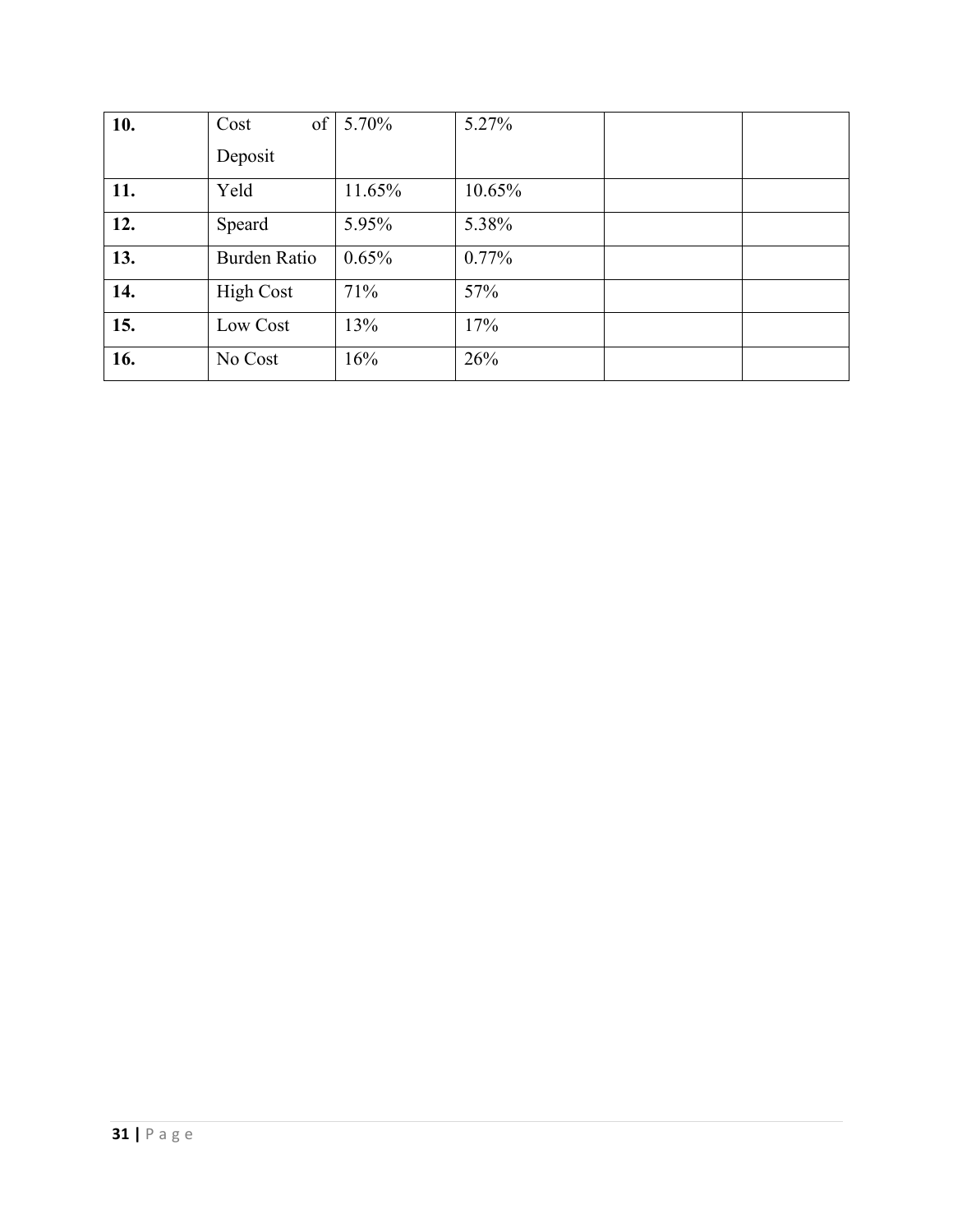### **5. Findings and recommendations**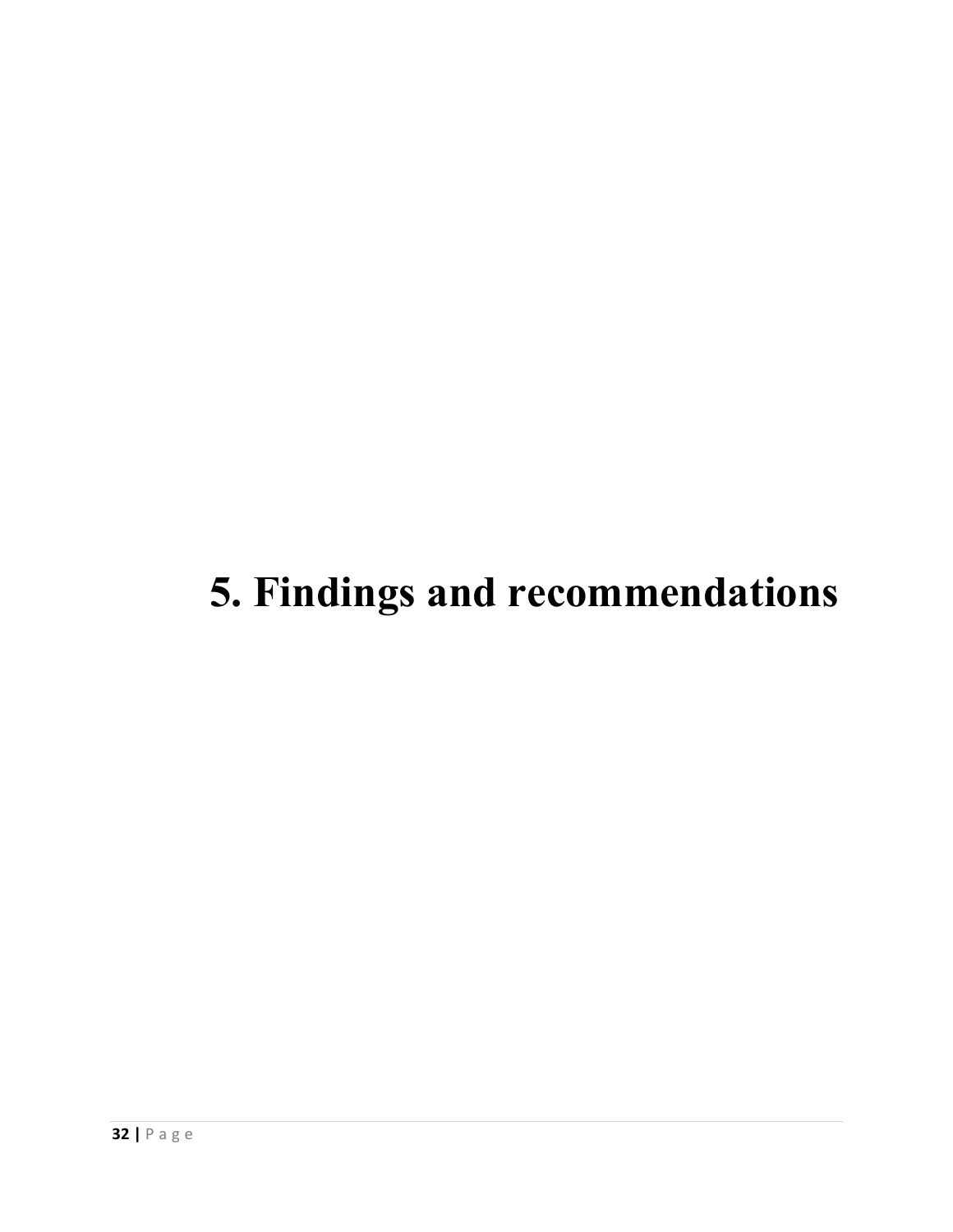#### **5.1. Findings:**

Among many bank, Bank Asia achieved  $12<sup>th</sup>$  position in the global financial market. And the contribution of Paltan Branch of Bank Asia is much more than other branch. As a whole Bank Asia"s Operating profit and Remittance decreased by 1% and 3%, but in many sectors their percentage increased significantly. Their amount of deposit was 1,912 crore which is 60% of their target, the amount of operating profit is 593 crore,83% of given target, import is 1,487 crore 91%of target, export is 1,031 crore 90% of target. Again during the year 2016 their target budget achievement in many sectors increased significantly around 90%, though in some field their achievement is only up to mark.

The proposed future target of paltan branch of 2017 of profit is 12.77 crore, which was 12.75 crore in previous year 2015. Target of export is 20 crore, but in previous year it was only 1 crore. But in 2017 their target of import is 40 crore, in previous year which was 50 crore greater than current year.

#### **5.2. Recommendations:**

Their Achieved Deposit amount in 2016 decreased by 19% so they need more marketing for their target. Again their Advance amount is also decreased by 20% , bank Asia need to recruit Experienced people to handle this matter specially. Their targeted profit is also decreased by almost 19%. They need to increase their Export – Import, Deposit sides for future profit.

#### **5.3. Conclusion:**

Bank Asia is one of the leading banks in Bangladesh. They have introduced Agent Banking Service as the pioneer in Bangladesh with the objective of ensuring greater financial inclusion and increasing the outreach of the services to the unbanked population. Alternate Delivery Channels(ADC) are a solution of efficiencies, bring large scale and increase outreach at a lower operational costs to provide new channels and methods to providing banking services directly to the customers. Bank Asia has most efficient, talented and innovative people to work, and create an innovative atmosphere for their valuable customers. Their project of going green is one of the best thought they are working with. Their dream goal is to create green banking in our country. They have created new dimension in the syndication and structure financing. Bank Asia has